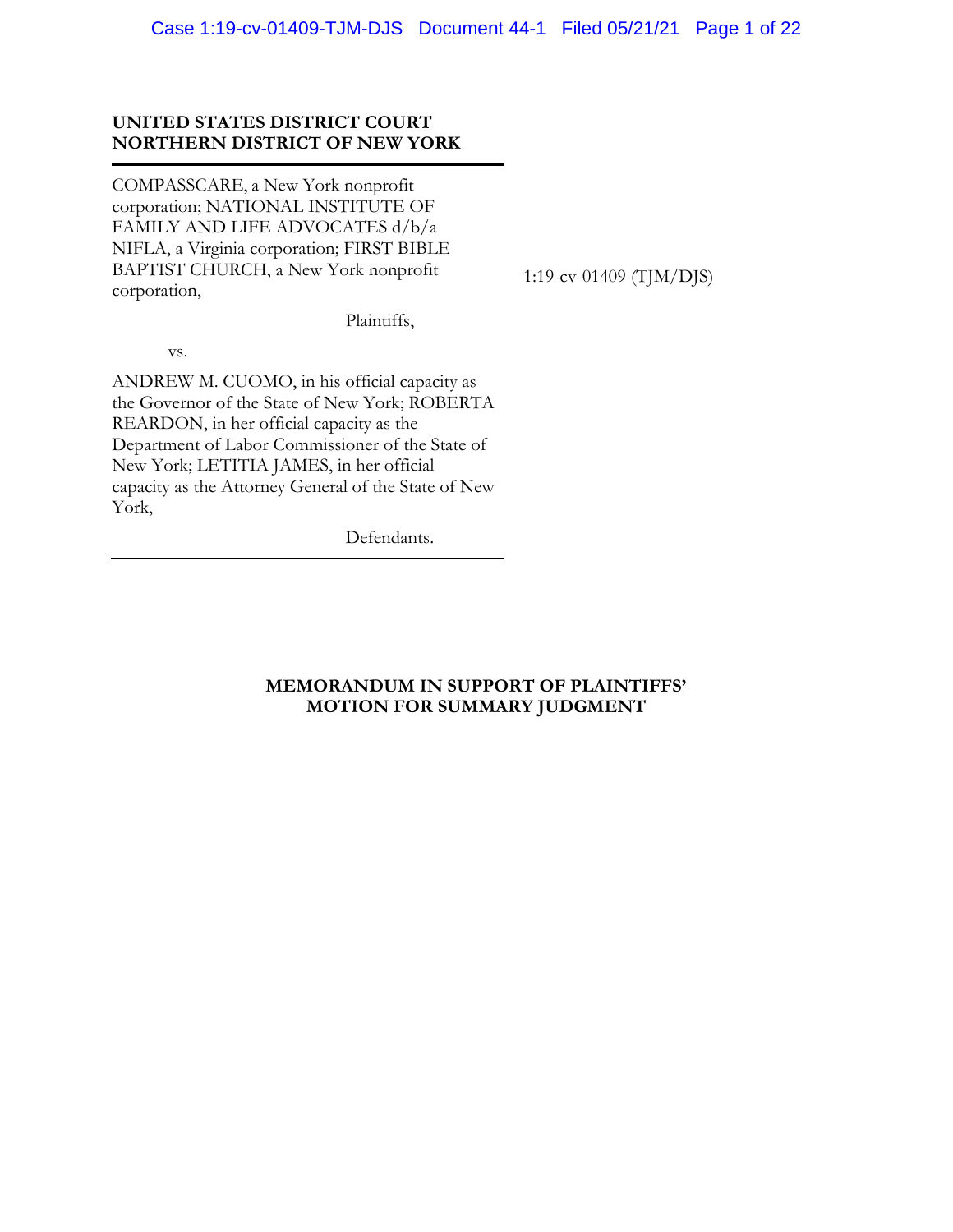# **TABLE OF CONTENTS**

| Ι.   |                                                                               |                                                                                                                                                                                |                                                                                                                                         |  |  |  |
|------|-------------------------------------------------------------------------------|--------------------------------------------------------------------------------------------------------------------------------------------------------------------------------|-----------------------------------------------------------------------------------------------------------------------------------------|--|--|--|
|      | A.                                                                            |                                                                                                                                                                                |                                                                                                                                         |  |  |  |
|      | <b>B.</b>                                                                     |                                                                                                                                                                                |                                                                                                                                         |  |  |  |
|      | C.                                                                            |                                                                                                                                                                                |                                                                                                                                         |  |  |  |
|      |                                                                               | 1.                                                                                                                                                                             | Plaintiffs'<br>speech-including the employment standards and<br>expectations laid out in their employee handbooks-receives full First   |  |  |  |
|      |                                                                               | 2.                                                                                                                                                                             | The United States Constitution safeguards the right to be free from<br>compelled speech and requires laws compelling speech to overcome |  |  |  |
| II.  |                                                                               |                                                                                                                                                                                |                                                                                                                                         |  |  |  |
| III. |                                                                               | By compelling speech Plaintiffs would not otherwise utter, Section 203-e interferes<br>with Plaintiffs' freedom of mind, restricts Plaintiffs' ability to speak their pro-life |                                                                                                                                         |  |  |  |
| IV.  | The Supreme Court's NIFLA decision and the Second Circuit's New Hope decision |                                                                                                                                                                                |                                                                                                                                         |  |  |  |
|      | А.                                                                            |                                                                                                                                                                                |                                                                                                                                         |  |  |  |
|      | <b>B.</b>                                                                     |                                                                                                                                                                                |                                                                                                                                         |  |  |  |
| V.   |                                                                               |                                                                                                                                                                                |                                                                                                                                         |  |  |  |
|      | A.                                                                            |                                                                                                                                                                                |                                                                                                                                         |  |  |  |
|      | <b>B.</b>                                                                     |                                                                                                                                                                                |                                                                                                                                         |  |  |  |
| VI.  |                                                                               |                                                                                                                                                                                |                                                                                                                                         |  |  |  |
|      |                                                                               |                                                                                                                                                                                |                                                                                                                                         |  |  |  |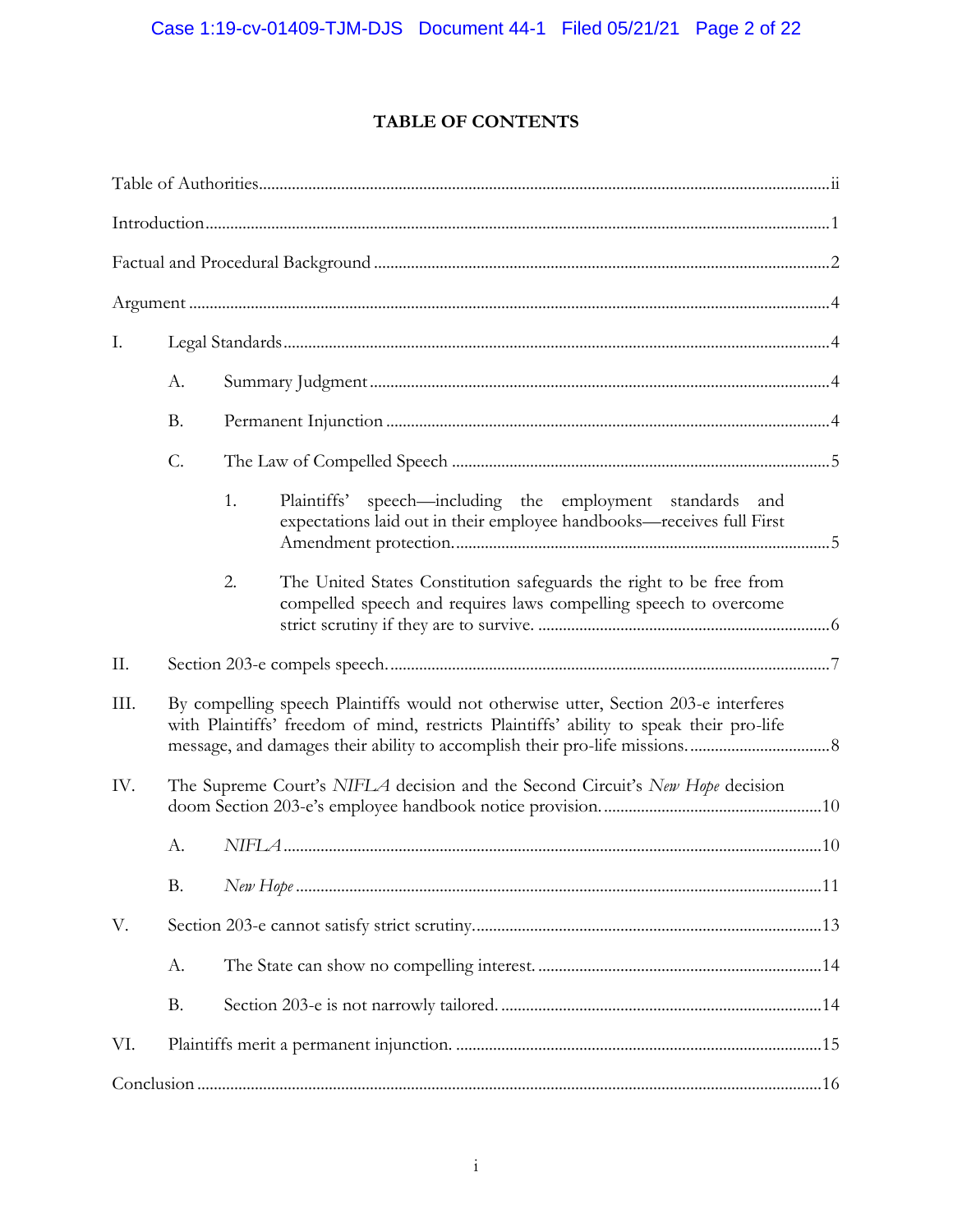# **TABLE OF AUTHORITIES**

# Cases

| Agency for International Development v. Alliance for Open Society International, Inc.,  |  |
|-----------------------------------------------------------------------------------------|--|
| Amoco Production Compant v. Village of Gambell,                                         |  |
| Anderson v. Liberty Lobby, Inc.,                                                        |  |
| Ashcroft v. Free Speech Coalition,                                                      |  |
| Brown v. Entertainment Merchants Association,                                           |  |
| Burwell v. Hobby Lobby Stores, Inc.,                                                    |  |
| Church of the Lukumi Babalu Aye, Inc. v. City of Hialeah,                               |  |
| City of Boerne v. Flores,                                                               |  |
| Connecticut Department of Environmental Protection v. O.S.H.A.,                         |  |
| Connick v. Myers,                                                                       |  |
| Consolidated Edison Company of New York, Inc. v. Public Service Commission of New York, |  |
| eBay Inc. v. MercExchange, L.L.C.,                                                      |  |
| Frisby v. Schultz,                                                                      |  |
| Hurley v. Irish–American Gay, Lesbian & Bisexual Group of Boston,                       |  |
| Marriott v. County of Montgomery,                                                       |  |
| Matsushita Electrical Industries Co. v. Zenith Radio Corporation,                       |  |
| McCullen v. Coakley,                                                                    |  |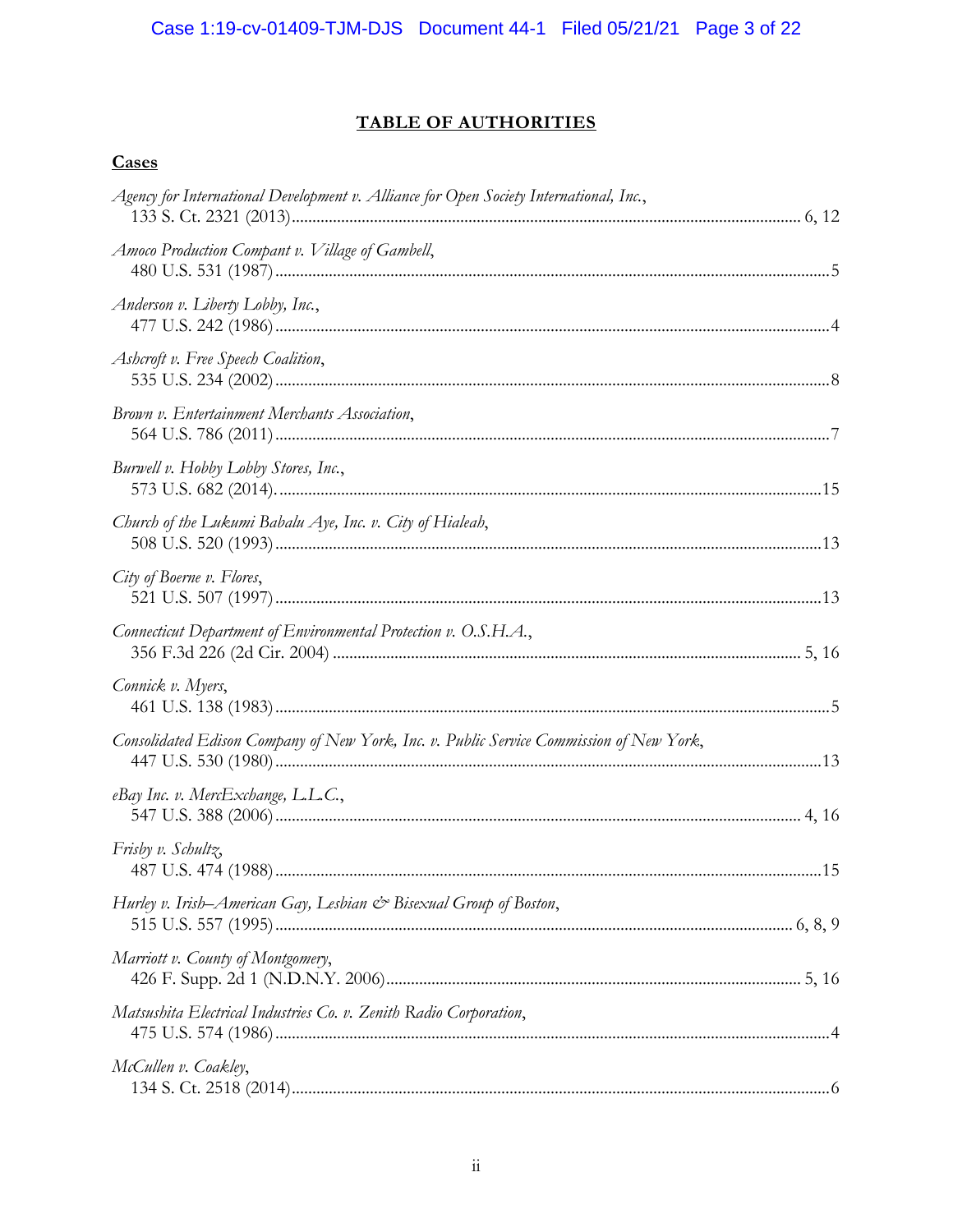# Case 1:19-cv-01409-TJM-DJS Document 44-1 Filed 05/21/21 Page 4 of 22

| Miami Herald Publishing Company v. Tornillo,                                    |  |
|---------------------------------------------------------------------------------|--|
| National Institute of Family $\mathcal{C}^*$ Life Advocates v. Becerra,         |  |
| New Hope Family Services, Inc. v. Poole,                                        |  |
| New Hope Family Services, Inc. v. Poole,                                        |  |
| New York Civil Liberties Union v. New York City Transit Authority,              |  |
| New York Progress & Protection PAC v. Walsh,                                    |  |
| Powell v. National Board of Medical Examiners,                                  |  |
| R.A.V. v. City of St. Paul,                                                     |  |
| Reed v. Town of Gilbert, Arizona,                                               |  |
| Riley v. National Federation of the Blind of North Carolina, Inc.,              |  |
| Rust v. Sullivan,                                                               |  |
| Sable Commcunications of California, Inc. v. Federal Communications Commission, |  |
| Secretary of State of Maryland v. Joseph H. Munson Co.,                         |  |
| Sorrell v. IMS Health Inc.,                                                     |  |
| Turner Broadcasting Systems Inc. v. Federal Communications Comission,           |  |
| United States v. Playboy Enertainment Group, Inc.,                              |  |
| Village of Schaumburg v. Citizens for a Better Environment,                     |  |
| West Virginia State Board of Education v. Barnette,                             |  |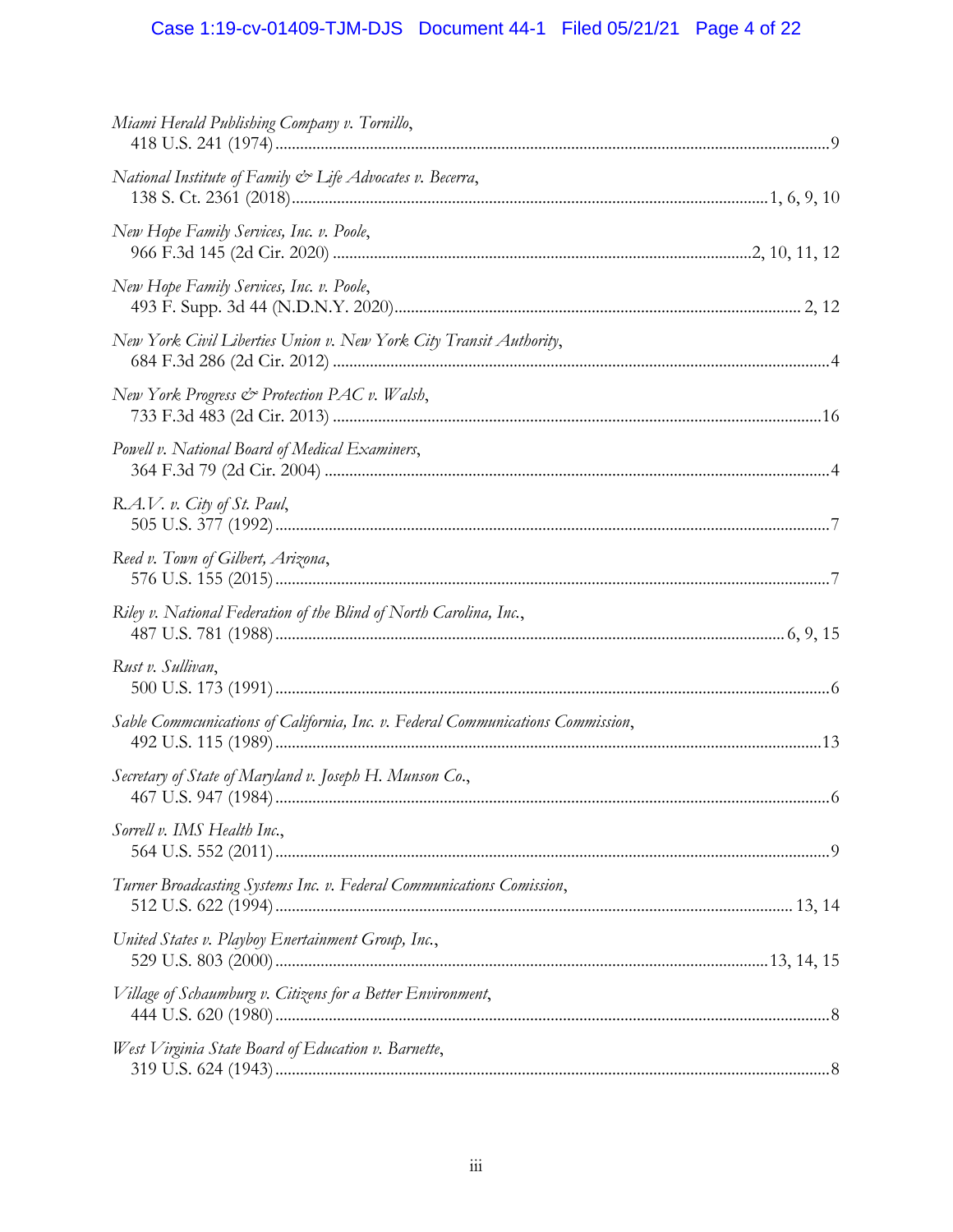# Case 1:19-cv-01409-TJM-DJS Document 44-1 Filed 05/21/21 Page 5 of 22

| Wooley v. Maynard, |  |
|--------------------|--|
| <b>Statutes</b>    |  |
|                    |  |
| <b>Rules</b>       |  |
|                    |  |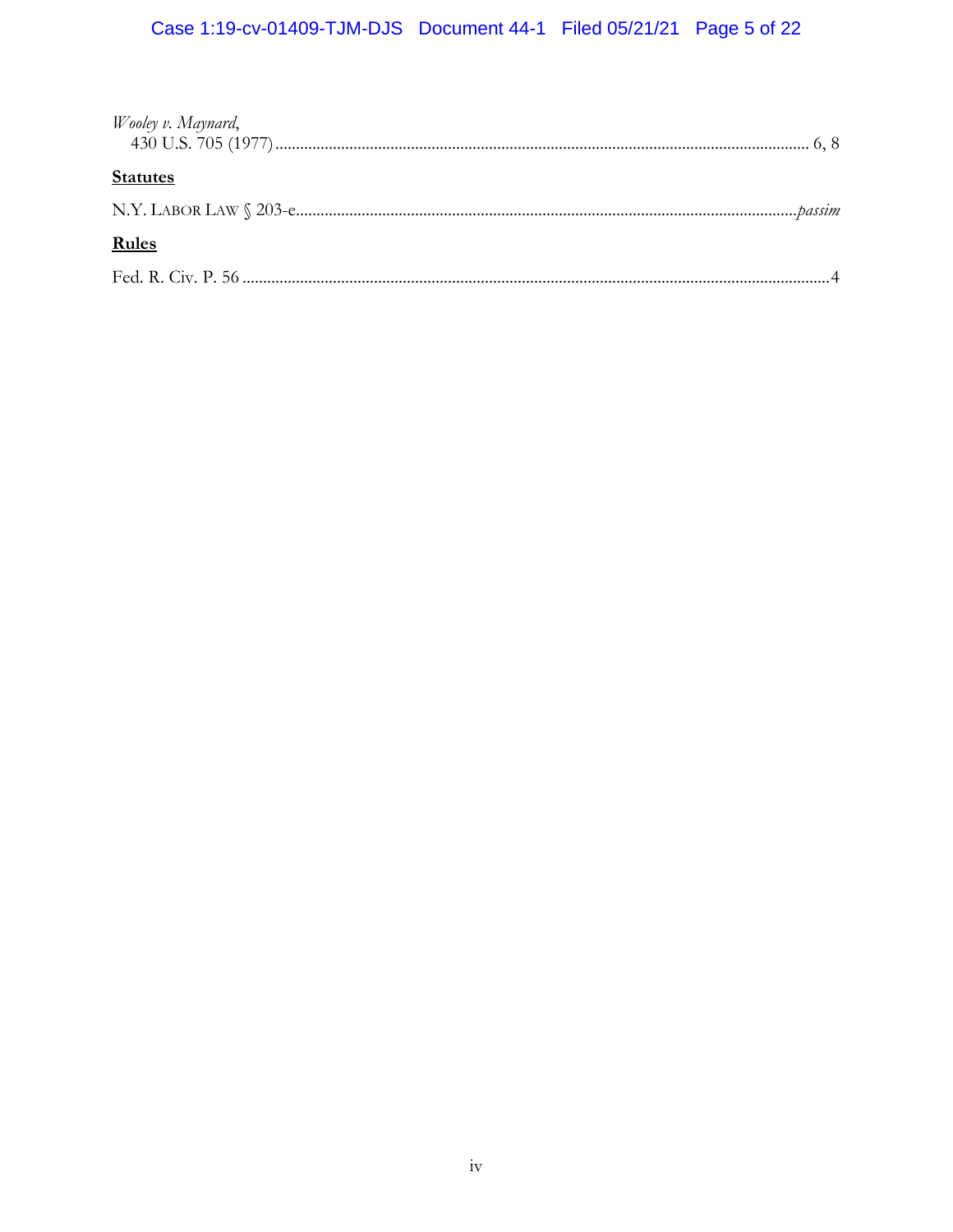## **INTRODUCTION**

<span id="page-5-0"></span>In late 2019, the New York State legislature passed the so-called "Boss Bill." *See* N.Y. LABOR LAW § 203-e ("Section 203-e"); ECF No. 1, Verified Complaint ("VC"),  $\P$ [1-9. Section 203-e purports to combat employer discrimination based on the reproductive health decisions of employees, but it is a politicized remedy in search of a nonexistent problem. The legislative record reveals not a single instance of reproductive health employment discrimination, much less one which permits the State to restrict the constitutional rights of pro-life employers like Plaintiffs.

Section 203-e threatens the effectiveness and vitality of Plaintiffs' mission to protect and defend life by requiring them to hire and retain those who believe and act contrary to their religious and pro-life beliefs. Plaintiffs' nature and reason for being requires them to seek and obtain compliance from their employees on issues related to abortion and abortifacient drugs, not only in the workplace but in their employees' personal lives as well. Anything less compromises Plaintiffs' mission because it requires them to employ active dissenters from the worldview they seek to communicate to clients and the world at large. Yet Section 203-e compels Plaintiffs to employ—upon pain of costly litigation and even criminal sanctions—those who insist on having abortions and using abortifacient drugs, the very things Plaintiffs are trying to combat in their work.

Only one aspect of this case is at issue here—Plaintiffs' compelled speech claim implicating Section 203-e's employee handbook notice provision. Relying on *Nat'l Inst. of Fam. & Life Advocs. v. Becerra*, 138 S. Ct. 2361 (2018) ("NIFLA"), this Court concluded that the notice provision was likely unconstitutional and granted Plaintiffs a preliminary injunction. Decision and Order at 42-50, 66, ECF No. 27. Nothing warrants a change of course. Discovery has only highlighted the statute's infirmities. The record confirms, for instance, that the statute forces Plaintiffs to say what they would not, at the cost of damaging their ability to accomplish their pro-life missions. Plaintiffs' Statement of Facts ("Pls.' SOF") ¶¶ 25-29, 37-40. It confirms that the statute is justified by no compelling interest. *Id*. at ¶¶ 30- 34. And it confirms that the State tried no alternative measures to communicate Section 203-e's contents to employees before resorting to compelling speech. *Id*. at ¶ 36.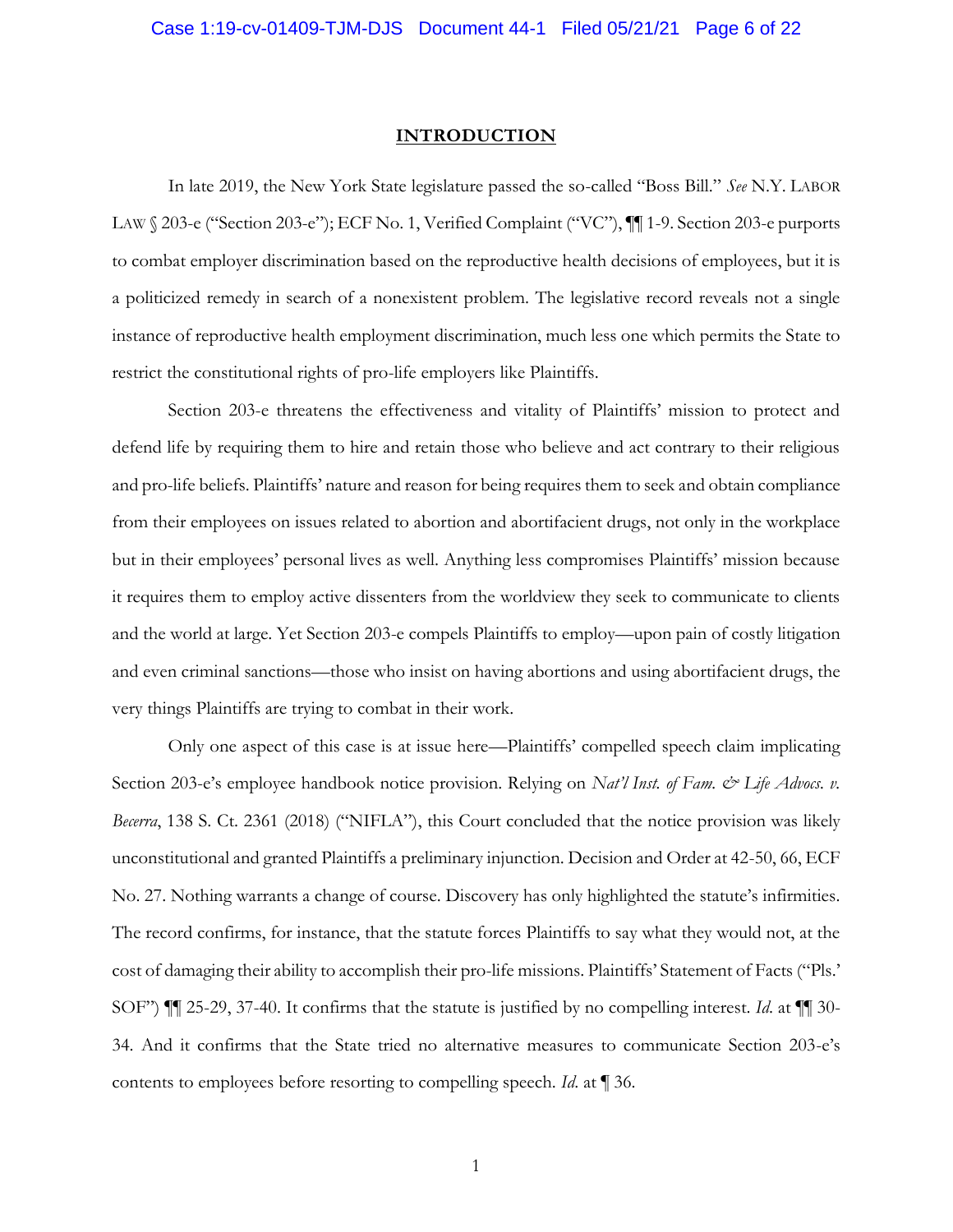#### Case 1:19-cv-01409-TJM-DJS Document 44-1 Filed 05/21/21 Page 7 of 22

Further, since this Court granted a preliminary injunction, the Second Circuit and a court in this district (on remand) found a similar compelled speech requirement likely unconstitutional in *New Hope Fam. Servs., Inc. v. Poole*, 966 F.3d 145 (2d Cir. 2020), and *New Hope Fam. Servs., Inc. v. Poole*, 493 F. Supp. 3d 44 (N.D.N.Y. 2020), respectively. Thus, new controlling precedent supports a finding that the State cannot tell Plaintiffs what "they must say." *Id.* at 61.

Plaintiffs are entitled to a grant of summary judgment and a permanent injunction on their compelled speech claim.

#### **FACTUAL AND PROCEDURAL BACKGROUND<sup>1</sup>**

<span id="page-6-0"></span>Section 203-e was passed by the New York State Legislature on January 22, 2019, and signed into law by Governor Andrew Cuomo on November 8, 2019. VC ¶ 1. The statute's legislative history reveals not one instance of employer discrimination based on the reproductive health choices of any employee in the state, and even after discovery Defendants have not shown that any reproductive discrimination ever happened in New York. Pls.' SOF ¶¶ 33-34; VC ¶¶ 8, 150-55. Nor is there any evidence suggesting the State attempted to inform employees of the statute's provisions before it compelled employer speech through the employee handbook notice provision. Pls.' SOF ¶ 36.

Section 203-e provides, among other things, that "[a]n employer shall not . . . discriminate nor take any retaliatory personnel action against an employee . . . because of or on the basis of the employee's or dependent's reproductive health decision making . . . ." §203-e(2)(a). It further provides that "[a]n employer shall not . . . require an employee to sign a waiver or other document which purports to deny an employee the right to make their own reproductive health care decisions." §203 e(2)(b). Finally, it says "[a]n employer that provides an employee handbook to its employees must include in the handbook notice of employee rights and remedies under this section." §203-e(6).

<sup>&</sup>lt;sup>1</sup> This Court already knows the factual background from the briefs filed by the parties and its Decision and Order resolving them, so Plaintiffs do not include every conceivable fact about Section 203-e's genesis, passage, and impact on Plaintiffs—only those most pertinent to resolving the present motion. Plaintiffs incorporate by reference their Verified Complaint (ECF No. 1) and their briefing in support of their Motion for Preliminary Injunction and in Opposition to Defendants' Motion to Dismiss, along with the materials accompanying those filings (ECF Nos. 17-1-17-8; 25).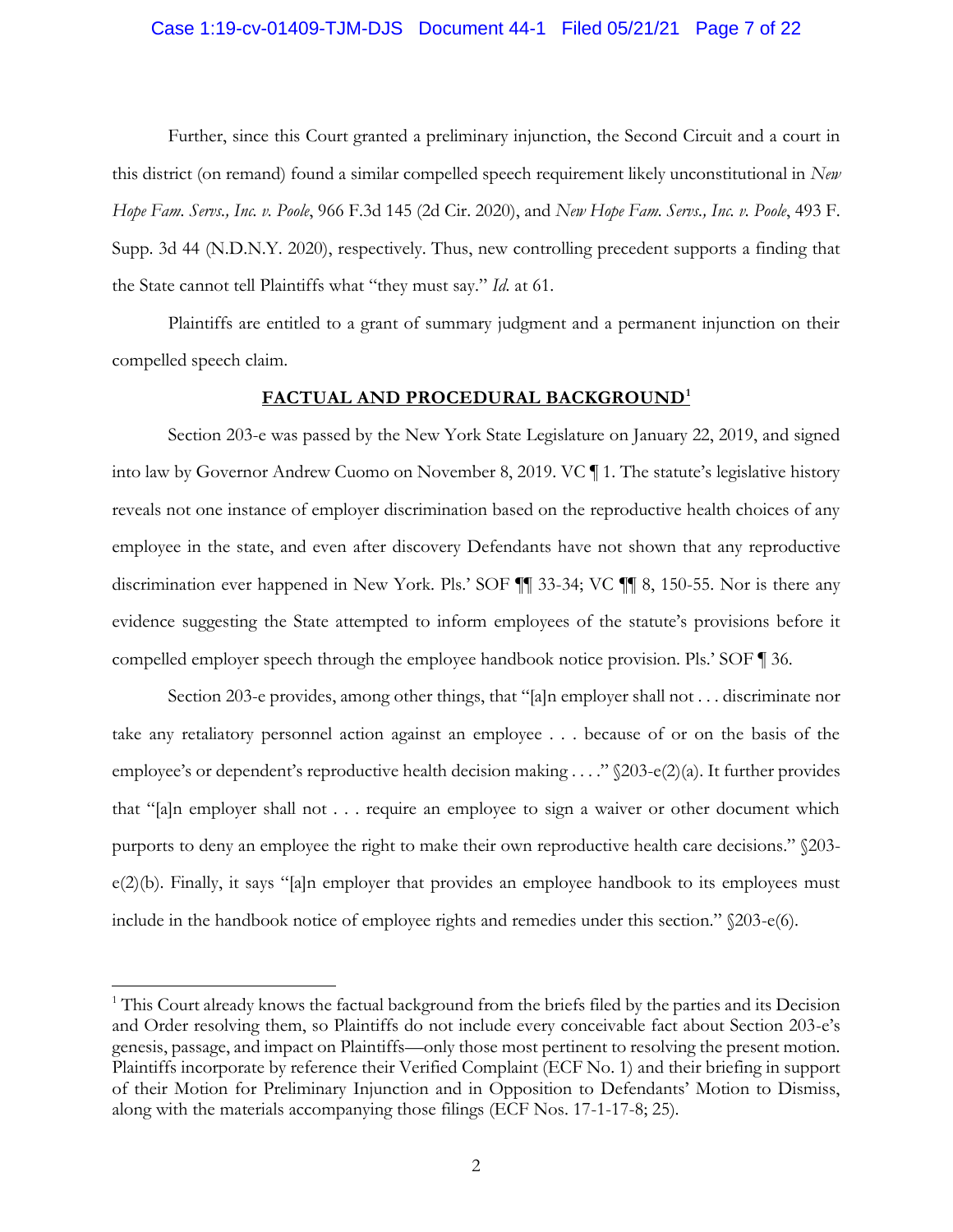#### Case 1:19-cv-01409-TJM-DJS Document 44-1 Filed 05/21/21 Page 8 of 22

Failure to abide by Section 203-e exposes Plaintiffs and other pro-life organizations to criminal penalties, along with private suits by their employees. Pls.' SOF ¶¶ 26-29. Section 203-e also permits courts to impose damages and award attorneys' fees, and empowers them to order the reinstatement of employees who dissent from organizational beliefs and behaviors. *Id*.

Plaintiffs, however, require employees to stand as living exemplars of the pro-life cause to accomplish their pro-life work. Pls.' SOF ¶¶ 5-6, 14, 20. One of the ways in which Plaintiffs like CompassCare and many of NIFLA's member centers communicate their beliefs and expectations to employees is to maintain an employee handbook containing mandatory policies. Pls.' SOF ¶¶ 8, 15- 16, 38. Section 203-e thwarts Plaintiffs' employment goals and organizational purposes because it rewards and protects dissenting employees who detract from the organizations' pro-life mission.

Faced with Section 203-e's restrictions on their freedom to operate according to their consciences, Plaintiffs—a pro-life pregnancy center, a national pro-life pregnancy resource organization representing 41-member pregnancy centers in the New York State, and a Christian Church—sued in November 2019. Plaintiffs brought claims for the First Amendment right to expressive association, free exercise, religious autonomy, and free speech. ECF No. 1. They moved for a preliminary injunction seeking relief on all claims. ECF No. 17-1-17-8 Defendants responded by moving to dismiss. ECF No. 19.

On June 5, 2020, this Court dismissed the majority of Plaintiffs' claims for failure to state a claim, but preliminarily enjoined the employee handbook notice provision. ECF No. 27 at 66-67. This Court held that the employee handbook notice provision compelled speech and was required to pass strict scrutiny to survive a free speech challenge. *Id*. at 47. This Court found that Defendants advanced a compelling interest—the protection of employees' right to be free from discrimination because of their reproductive health care choices—but failed the narrow tailoring requirement because "[t]he notice requirement is not the least restrictive means available to inform Plaintiffs' employees of their rights under Section 203-e." *Id*. at 49.

Following this Court's Decision and Order the parties engaged in a limited period of discovery restricted to the employee handbook provision. *See* ECF No. 38. Discovery revealed no fact which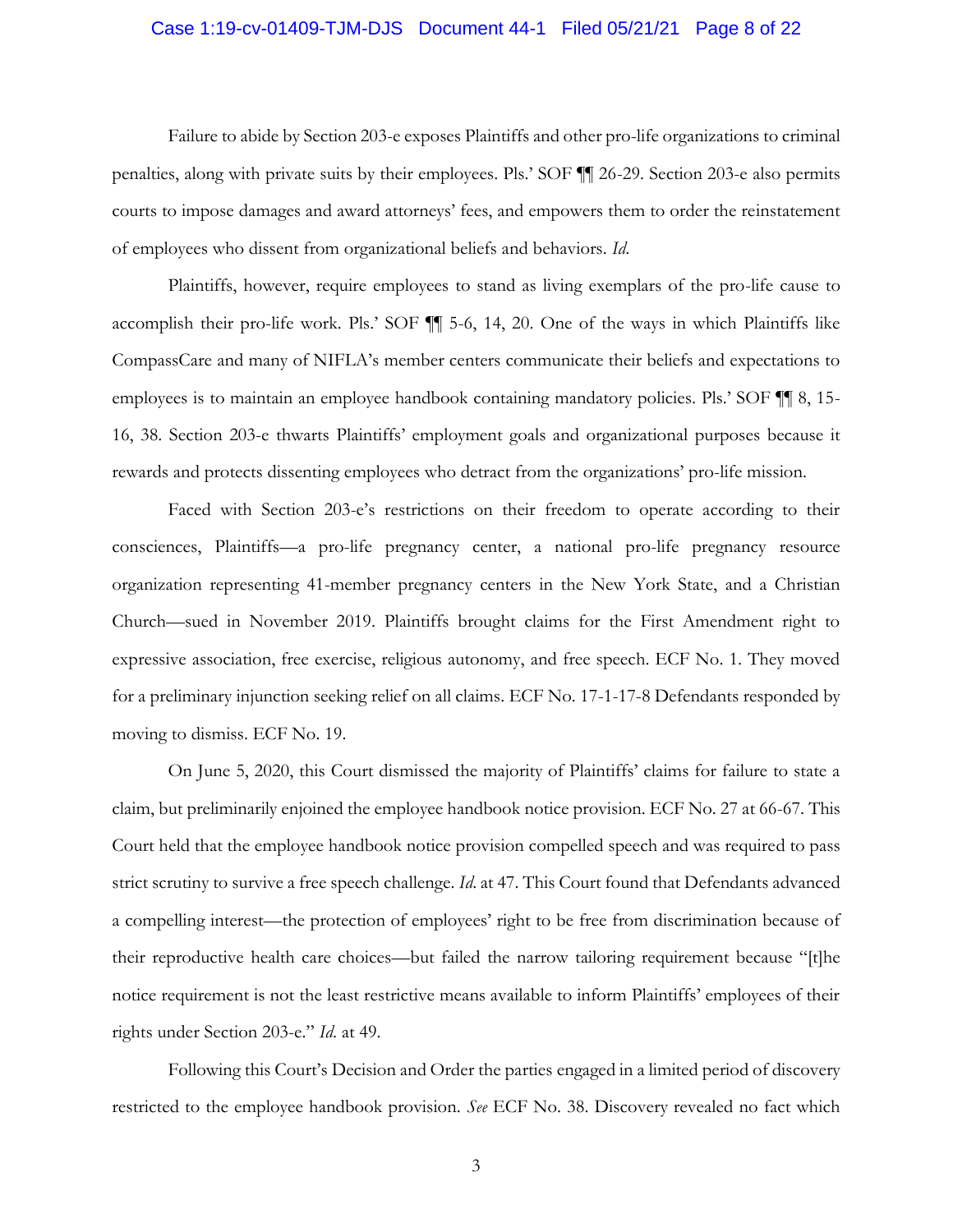#### Case 1:19-cv-01409-TJM-DJS Document 44-1 Filed 05/21/21 Page 9 of 22

would require this Court to reverse its course as to its original ruling on the employee handbook notice provision. That provision still compels speech and was imposed before the State tried any less restrictive alternatives. It cannot survive strict scrutiny.

#### **ARGUMENT**

# <span id="page-8-2"></span><span id="page-8-1"></span><span id="page-8-0"></span>**I. Legal Standards**

#### **A. Summary Judgment**

Summary judgment is warranted where the movant shows "that there is no genuine dispute as to any material fact and the movant is entitled to judgment as a matter of law." Fed. R. Civ. P. 56A fact is not material unless it amounts to "evidence [to support] a reasonable jury [in] return[ing] a verdict for the nonmoving party." *Anderson v. Liberty Lobby, Inc.*, 477 U.S. 242, 248 (1986), and a "metaphysical doubt as to the material facts" will not forestall summary judgment, *Matsushita Elec. Indus. Co. v. Zenith Radio Corp.*, 475 U.S. 574, 586 (1986). Once a movant establishes that there is no genuine issue of material fact, the nonmovant bears the burden of demonstrating "specific facts showing that there is a genuine issue for trial." *Powell v. National Board of Medical Examiners*, 364 F.3d 79, 84 (2d Cir. 2004).

There is no genuine issue of material fact here. The sole question remaining is a purely legal one—whether Section 203-e's compelled employee handbook notice requirement can survive strict scrutiny.

### **B. Permanent Injunction**

<span id="page-8-3"></span>A permanent injunction should issue when the movant shows "(1) that it has suffered an irreparable injury; (2) that remedies available at law, such as monetary damages, are inadequate to compensate for that injury; (3) that, considering the balance of hardships between the plaintiff and defendant, a remedy in equity is warranted; and (4) that the public interest would not be disserved by a permanent injunction." *eBay Inc. v. MercExchange, L.L.C.*, 547 U.S. 388, 391 (2006). "The requirements for a permanent injunction are 'essentially the same' as for a preliminary injunction, except that the moving party must demonstrate 'actual success' on the merits. *New York C.L. Union v. New York City Transit Auth.*, 684 F.3d 286, 294 (2d Cir. 2012) (quoting *Amoco Prod. Co. v. Village of Gambell*, 480 U.S.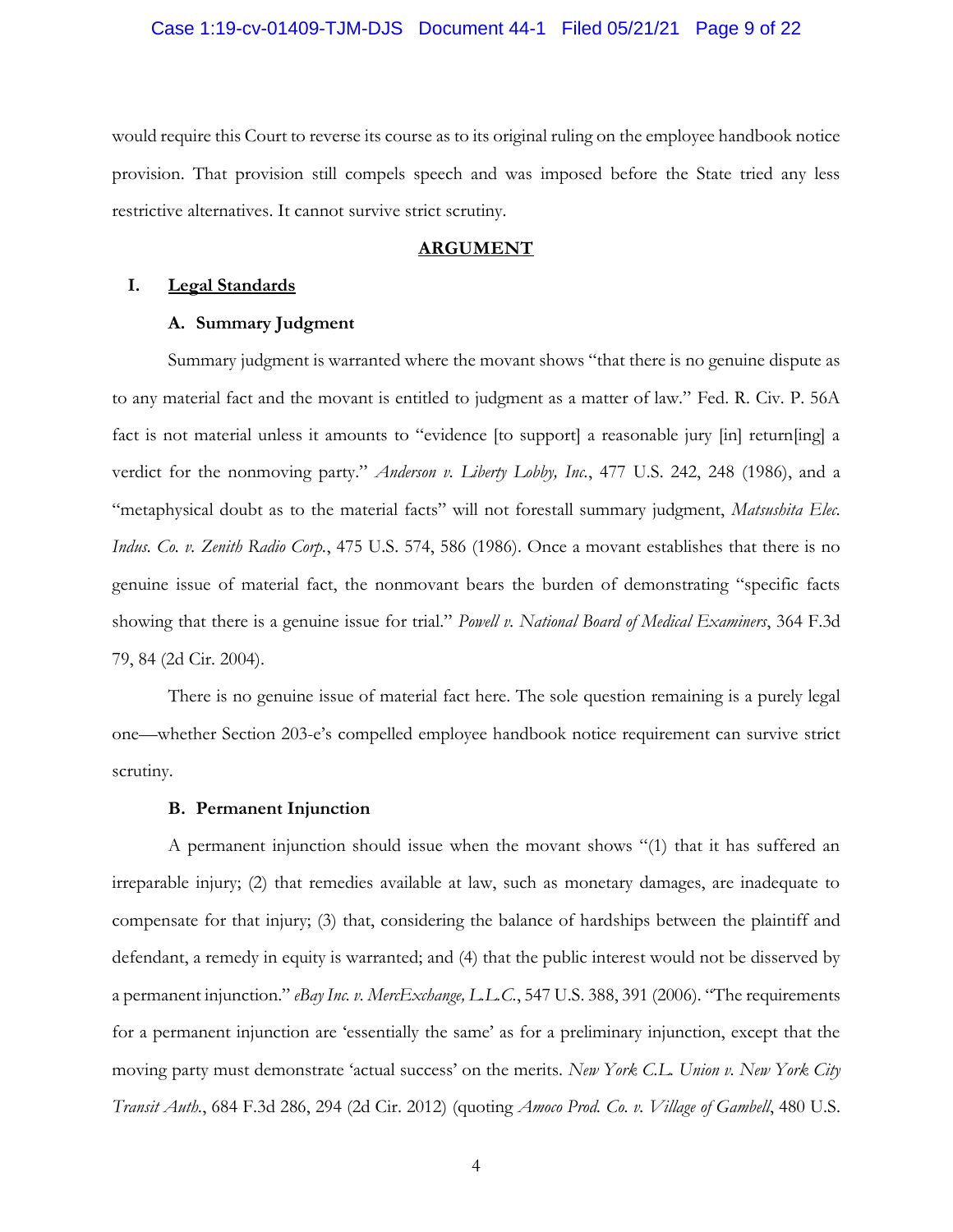#### Case 1:19-cv-01409-TJM-DJS Document 44-1 Filed 05/21/21 Page 10 of 22

531, 546 n. 12 (1987)). The "alleged violation of a constitutional right triggers a finding of irreparable injury," *Conn. Dep't of Env't Prot. v. O.S.H.A.*, 356 F.3d 226, 231 (2d Cir. 2004), and succeeding on a motion for summary judgment constitutes "actual success on the merits of [a] claim," *Marriott v. Cnty. of Montgomery*, 426 F. Supp. 2d 1, 11 (N.D.N.Y. 2006) (concluding that plaintiffs had demonstrated entitlement to permanent injunction after showing prison strip search policy violated the Fourth Amendment).

For the reasons supporting its earlier preliminary injunction, this Court should, in addition to granting Plaintiffs' motion for summary judgment, issue a permanent injunction in favor of Plaintiffs on their employee handbook notice claim.

#### <span id="page-9-0"></span>**C. The Law of Compelled Speech**

# **1. Plaintiffs' speech—including the employment standards and expectations laid out in their employee handbooks—receives full First Amendment protection.**

<span id="page-9-1"></span>Plaintiffs operate mission-oriented organizations rooted in their religious and pro-life beliefs. Everything they do—from counseling pregnant women, to providing medical and nonmedical services to clients, to publicly speaking out to protect the rights of the unborn, to communicating employment standards and expectations to their employees—is aimed at achieving an abortion-free culture. To accomplish their mission, Plaintiffs must hire, train, and retain only those who believe in that mission. So Plaintiffs speak to and train their employees through their employee handbooks. These handbooks are the blueprints Plaintiffs use to create a strong organizational foundation so that they might more effectively help women decide to bring their babies to term and convince society to move toward a world in which abortion is never seen as necessary. Communicating these employment standards necessarily requires speech on issues of the utmost public importance—abortion and its religious, sociological, and health implications. This is the very type of speech which "occupies the highest rung of the hierarchy of First Amendment values and is entitled to special protection." *Connick v. Myers*, 461 U.S. 138, 145 (1983) (cleaned up). In fact, the Supreme Court has recognized that nonprofits like Plaintiffs often engage in the "dissemination of information, discussion, and advocacy of public issues," which it deems "an activity clearly protected by the First Amendment." *Sec'y of State*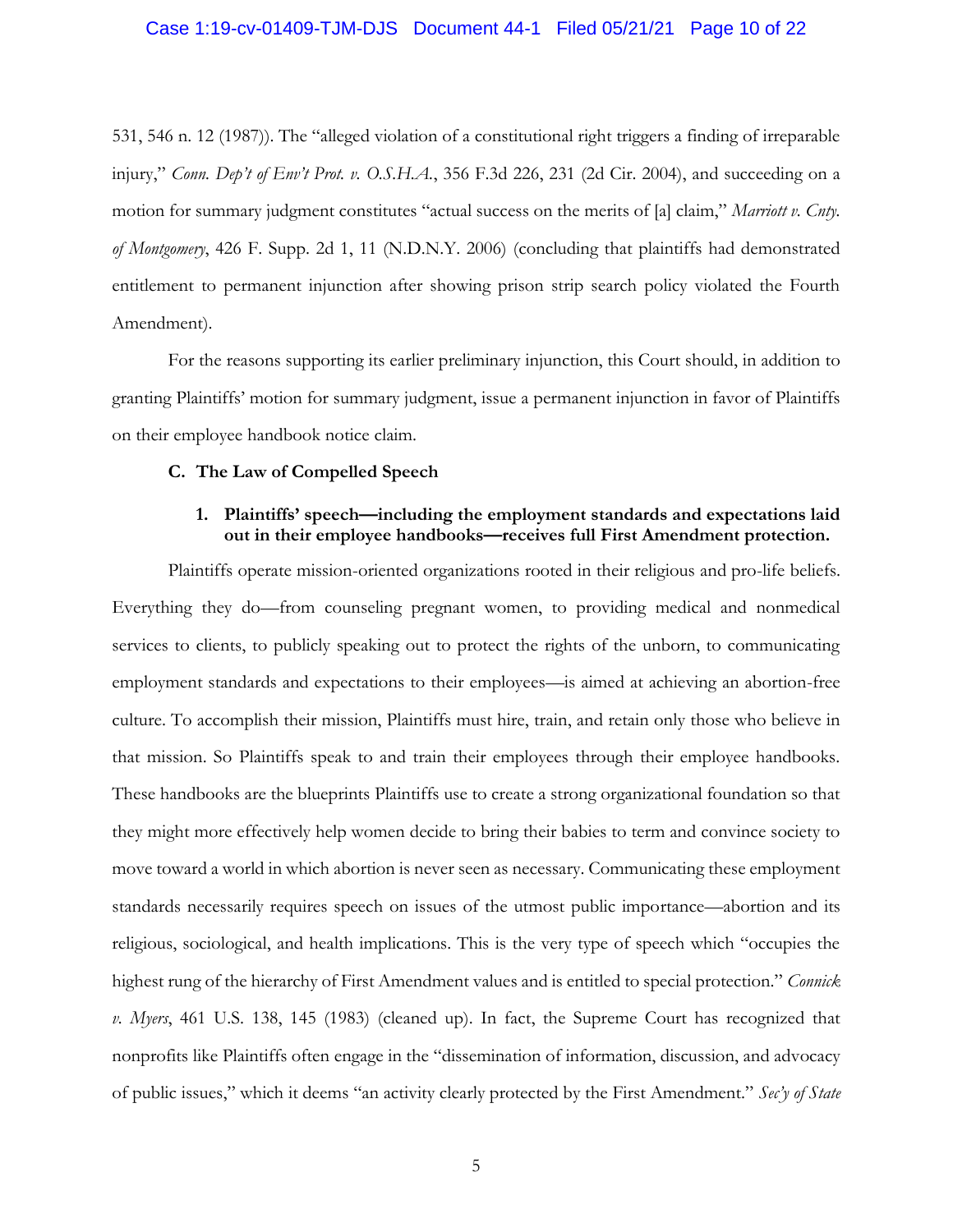#### Case 1:19-cv-01409-TJM-DJS Document 44-1 Filed 05/21/21 Page 11 of 22

*of Md. v. Joseph H. Munson Co.*, 467 U.S. 947, 961 (1984). The Court has also determined that the First Amendment protects an organization's ability to advocate for viewpoints in accordance with its mission, free from government interference with that expression. *See Agency for Int'l Dev. v. Alliance for Open Soc'y Int'l, Inc.*, 133 S. Ct. 2321, 2328 (2013). Plaintiffs' speech—even speech to their employees rests at the core of First Amendment. *See, e.g.*, *McCullen v. Coakley*, 134 S. Ct. 2518, 2536 (2014) (abortion-related leafletting and advocacy are protected); *Rust v. Sullivan*, 500 U.S. 173, 196 (1991) (discussing the "constitutional right … to engage in abortion advocacy and counseling").

# **2. The United States Constitution safeguards the right to be free from compelled speech and requires laws compelling speech to overcome strict scrutiny if they are to survive.**

<span id="page-10-0"></span>Compelled speech is antithetical to the First Amendment, which "presume[s] that speakers, not the government, know best both what they want to say and how to say it*." Riley v. Nat'l Fed'n of the Blind of N. Carolina, Inc.*, 487 U.S. 781, 790-791 (1988). The First Amendment protects "the right to speak freely and the right to refrain from speaking at all," *Wooley v. Maynard*, 430 U.S. 705, 714 (1977), and the right to choose what to say and "what not to say," *Hurley v. Irish–Am. Gay, Lesbian & Bisexual Grp. of Bos.*, 515 U.S. 557, 573 (1995) (quotation marks and citation omitted). A compelled disclosure of "fact" is no more acceptable than a compelled disclosure of opinion— "either form of compulsion burdens protected speech." *Riley*, 487 U.S. at 797–98. The "general rule[ ] that the speaker has the right to tailor the speech[ ] applies . . . equally to statements of fact the speaker would rather avoid." *Hurley*, 515 U.S. at 573. Thus, laws compelling speech routinely trigger strict scrutiny, even those that compel only the expression of facts. *See Riley*, 487 U.S. at 791–92, 797-801 (citing cases and applying strict scrutiny to compelled factual disclosures).

Further, "[m]andating speech that a speaker would not otherwise make necessarily alters the content" and constitutes "a content-based regulation of speech." *Riley*, 487 U.S. at 795; *NIFLA*, 138 S. Ct. at 2371 (same). Likewise, "when a state compels an individual to speak a particular message, the state alter[s] the content of [their] speech, and engages in content-based regulation." *NIFLA*, 138 S. Ct. at 2371 (cleaned up). Content-based speech regulations are presumptively unconstitutional. *Brown*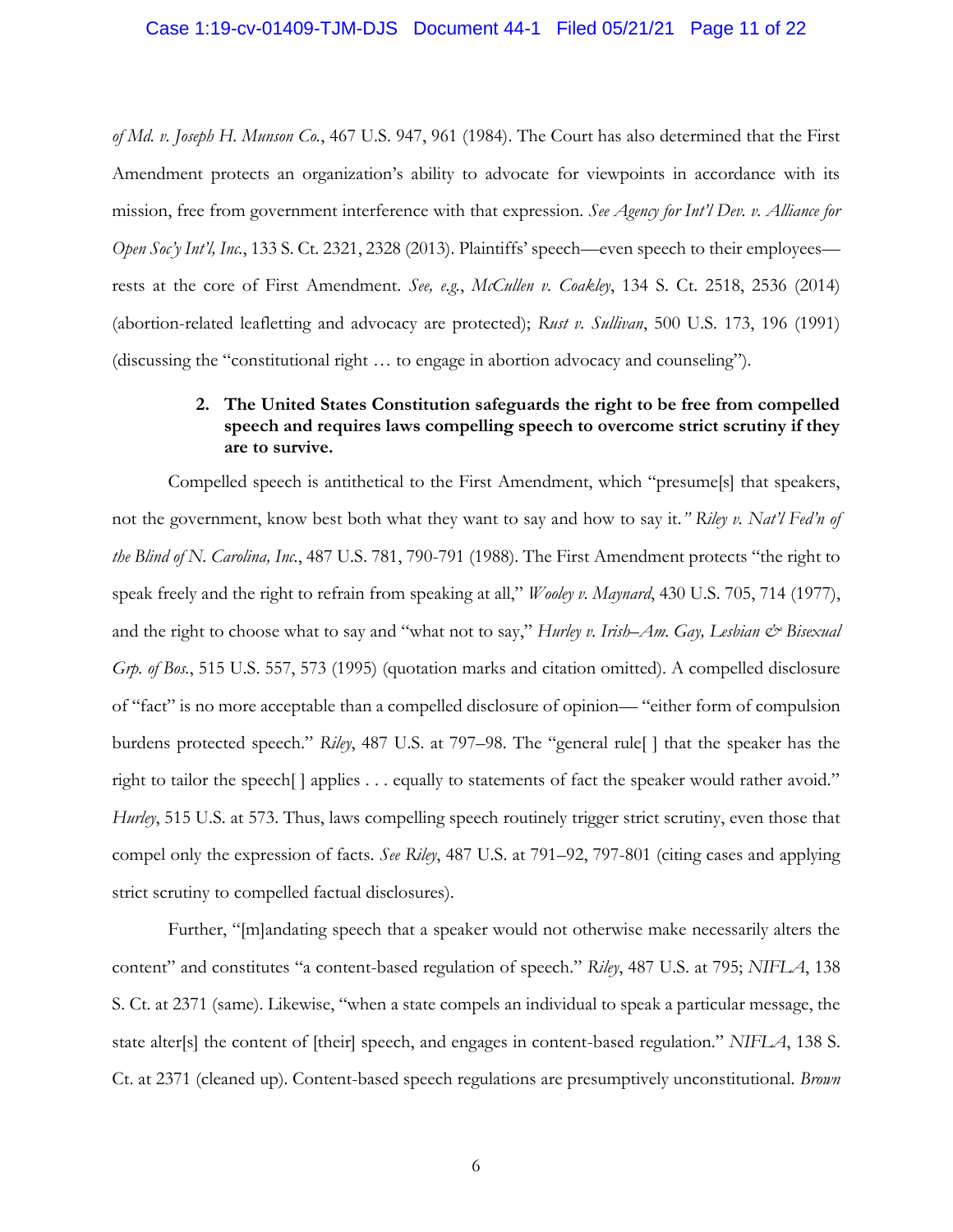#### Case 1:19-cv-01409-TJM-DJS Document 44-1 Filed 05/21/21 Page 12 of 22

*v. Entm't Merchs. Ass'n*, 564 U.S. 786, 799 (2011); *R.A.V. v. City of St. Paul*, 505 U.S. 377, 382 (1992). "A law that is content based on its face is subject to strict scrutiny regardless of the government's benign motive, content-neutral justification, or lack of animus toward the ideas contained in the regulated speech." *Reed v. Town of Gilbert, Ariz.*, 576 U.S. 155, 165 (2015) (internal quotation omitted).<sup>2</sup>

#### <span id="page-11-0"></span>**II. Section 203-e compels speech.**

As this Court found in granting Plaintiffs a preliminary injunction, Section 203-e "compels [Plaintiffs] to use language they otherwise would not." ECF No. 27 at 47. Section 203-e requires "[a]n employer that provides an employee handbook to its employees [to] include in the handbook [a] notice of employee rights and remedies . . . ." NY Labor L. § 203-e(6). This Court already found that Section 203-e "[p]resumably" requires Plaintiffs to communicate to their employees the full panoply of the statute's protections, including "the statute's prohibition on discrimination or retaliation because of . . . reproductive health[ ] decision making," "the statute's protection against an employer-mandated waiver of the employee's right to make their own reproductive health-care decisions," and the statute's remedies, "including the employee's right to bring a civil action against 'an employer alleged to have violated [its] provisions.'" ECF No. 27 at 44. Put another way, Section 203-e requires Plaintiffs—prolife employers opposed to abortion and abortifacient drugs—to give to their employees a notice containing "language that the [Plaintiffs] would otherwise not use," language that "could be interpreted to inform employees that their employer's views on . . . issues [of reproductive health decision making] are contradicted by the State's views." *Id*. at 44, 49. This notice necessarily alters the content of what Plaintiffs themselves wish to communicate to their employees, clients, and the broader community, because it requires them to publish a notice concerning abortion that contradicts their organizational message.

By compelling Plaintiffs to say what they would not, the notice constitutes a content-based regulation of speech calling for strict scrutiny. ECF No. 27 at 44-50; *see Reed*, 576 U.S. at 2228 (law

<sup>&</sup>lt;sup>2</sup> In granting Plaintiffs a preliminary injunction in its June 5, 2020 Decision and Order, this Court held that Section 203-e "compels [Plaintiffs] to use language they otherwise would not" and was therefore subject to—but failed—strict scrutiny. ECF No. 27 at 46-49.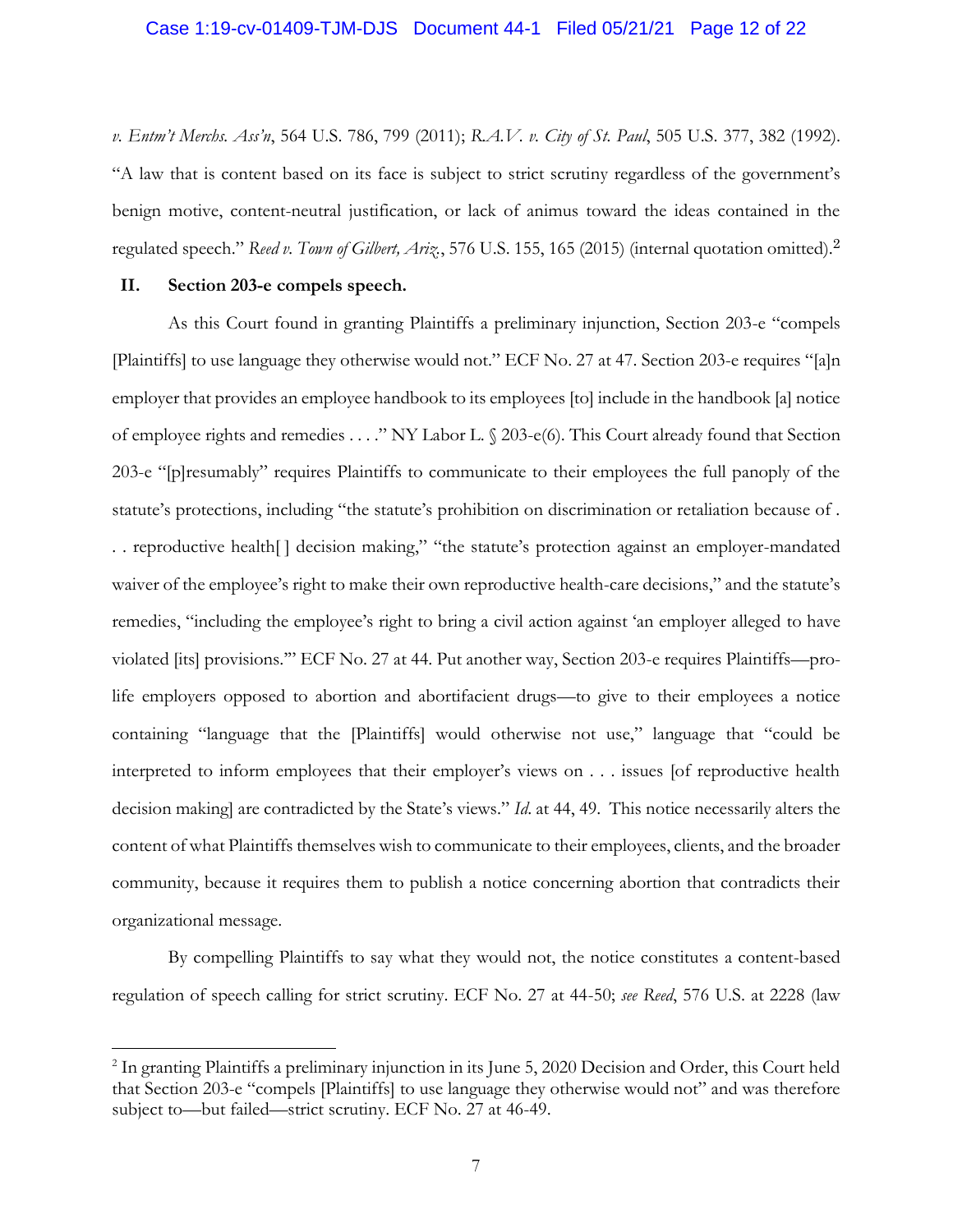#### Case 1:19-cv-01409-TJM-DJS Document 44-1 Filed 05/21/21 Page 13 of 22

content-based on its face is subject to strict scrutiny). No record evidence casts doubt on this Court's earlier conclusion that, because Section 203-e "alter[s] the content of [Plaintiffs'] speech," ECF No. 27 at 45, it must (but cannot) survive strict scrutiny. $3$ 

# <span id="page-12-0"></span>**III. By compelling speech Plaintiffs would not otherwise utter, Section 203-e interferes with Plaintiffs' freedom of mind, restricts Plaintiffs' ability to speak their pro-life message, and damages their ability to accomplish their pro-life missions.**

The constitutional prohibition on compelled speech is rooted in the fundamental value of freedom of thought and mind. This includes both the "dissemination and propagation of views and ideas," *Vill. of Schaumburg v. Citizens for a Better Env't*, 444 U.S. 620, 632 (1980), and private internal thought. "The right to think is the beginning of freedom," *Ashcroft v. Free Speech Coal.*, 535 U.S. 234, 253 (2002), and the "right to speak and the right to refrain from speaking are complementary components of the broader concept of 'individual freedom of mind,'" *Wooley*, 430 U.S. at 714 (citing *W. Va. State Bd. or Educ. v. Barnette*, 319 U.S. 624, 637 (1943)). Imposing 203-e's notice requirement impedes Plaintiffs' pro-life work on three fronts.

First, the notice requirement intrudes upon Plaintiff's freedom of mind. They seek to cultivate unanimity of belief and action with respect to issues regarding abortion and contraception. Employees must work and live the mission at all times. Pls.' SOF ¶¶ 5-6, 8, 14, 16, 38. But Section 203-e requires Plaintiffs to tell their employees that they can have abortions, use abortifacient drugs, and ignore traditional Christian teachings on sexual morality without any employment consequences. The State replaces Plaintiffs' own worldview with the secular orthodoxy crafted by the Legislature. Plaintiffs' employee handbooks are their blueprints for ensuring their employees are properly oriented and fully on-board with their respective organizational missions and beliefs. But Section 203-e creates for Plaintiffs a new blueprint, one they do not wish to use as their missional template. Plaintiffs are forced by the statute to believe one thing and say another. This intrusion is constitutionally intolerable. *See Hurley*, 515 U.S. at 576 (stating that "when dissemination of a view contrary to one's own is forced

<sup>&</sup>lt;sup>3</sup> Defendants admitted that Section 203-e applies to all employers in the state and confirmed that no religious exemptions exist, even for those employers for whom the notice provision constitutes an impediment to their reason for being. *See* Pls.' SOF ¶ 29.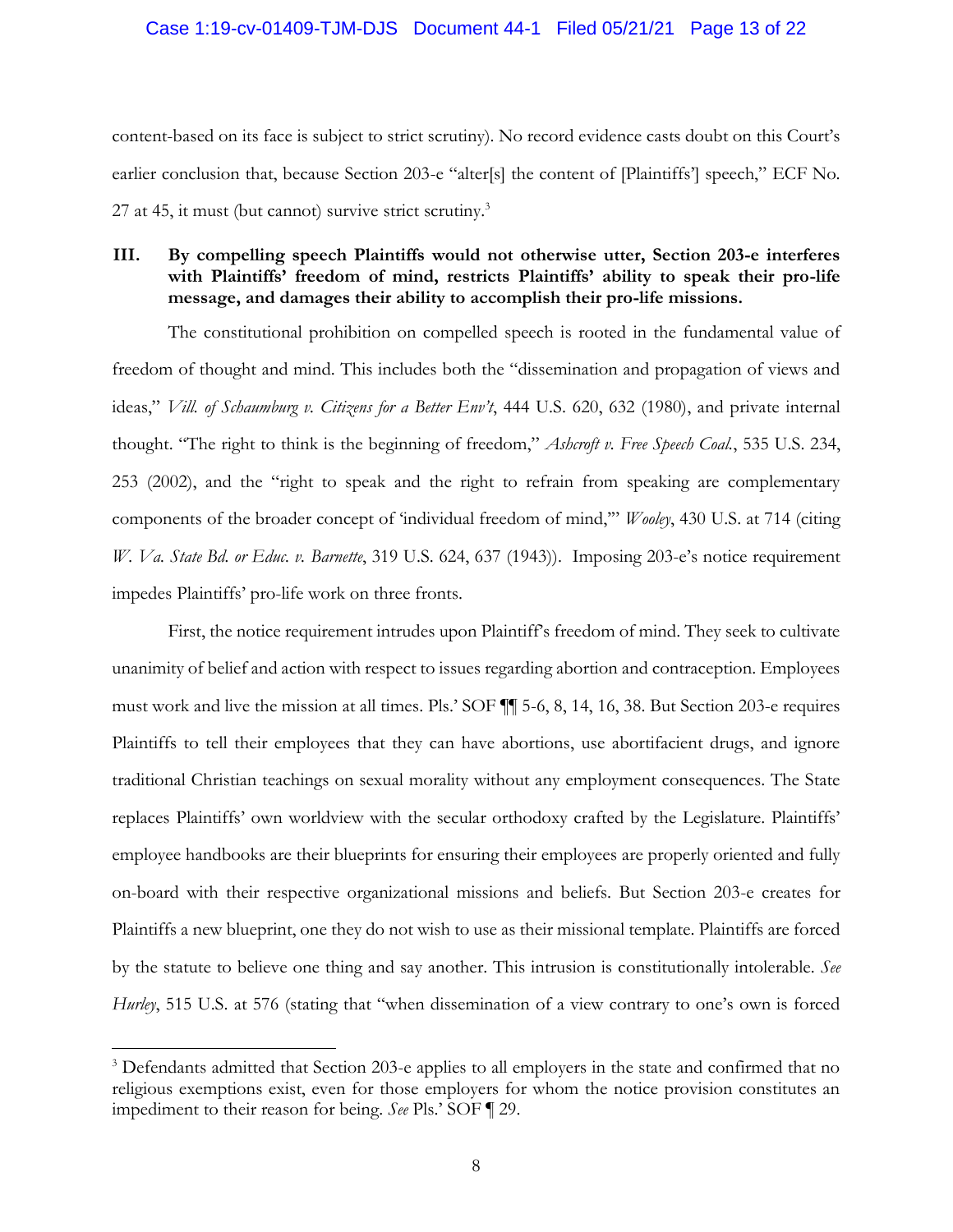#### Case 1:19-cv-01409-TJM-DJS Document 44-1 Filed 05/21/21 Page 14 of 22

upon a speaker intimately connected with the communication advanced, the speaker's right to autonomy over the message is compromised," and rejecting idea that government can "require speakers to affirm in one breath that which they deny in the next") (cleaned up).

Second, the notice requirement dilutes and compromises Plaintiffs' ability to speak their own pro-life message, whether to employees, clients, or the broader community. Pls.' SOF ¶¶ 37-38. The Supreme Court routinely strikes down compelled speech requirements which water down a speaker's own unique message or those that force speakers to include the speech of others in their own communications. *See, e.g.*, *Hurley*, 515 U.S. at 574-75 (striking down law requiring parade organizers to include certain groups in their parade); *Miami Herald Publ'g Co. v. Tornillo*, 418 U.S. 241, 258 (1974) (striking down law forcing newspapers to print political columns); *Pac. Gas & Elec. Co.*, 475 U.S. at 20–21 (plurality opinion) (prohibiting state from forcing companies to include third-party newsletters in their billing envelopes). The compulsion of factual speech against the speaker's will is just as egregious as prohibiting speech based on disagreement with the speaker's message. *Riley*, 487 U.S. at 795–800 (rejecting requirement that professional fundraisers announce to potential donors the percentage of funds raised that have been given to charities); *NIFLA*, 138 S. Ct. at 2371 (2018) (treating state-scripted abortion disclosure notice imposed on pro-life pregnancy centers as presumptively unconstitutional and ultimately striking it down); cf. *Sorrell v. IMS Health Inc.*, 564 U.S. 552, 574 (2011) (rejecting as "impermissible" a speech regulation where "the State's goal [is] burdening disfavored speech by disfavored speakers").

Third, and finally, the notice requirement cripples Plaintiffs' ability to accomplish their prolife mission. Plaintiffs' work in the community is carried out by their people, and it is essential that they be able to hire to that unique mission. That also requires, however, that they be able to not hire or be able to discipline—those employees who would compromise their work. Pls.' SOF ¶¶ 5-6, 8, 14, 16, 38-39. Section 203-e directly interferes with Plaintiffs by making them speak a message not only that they disagree with, but one which contradicts their core religious beliefs. The employee handbook notice requirement tells employees that their reproductive health choices do not matter to Plaintiffs' work. That message is exactly the opposite of what Plaintiffs want and need to communicate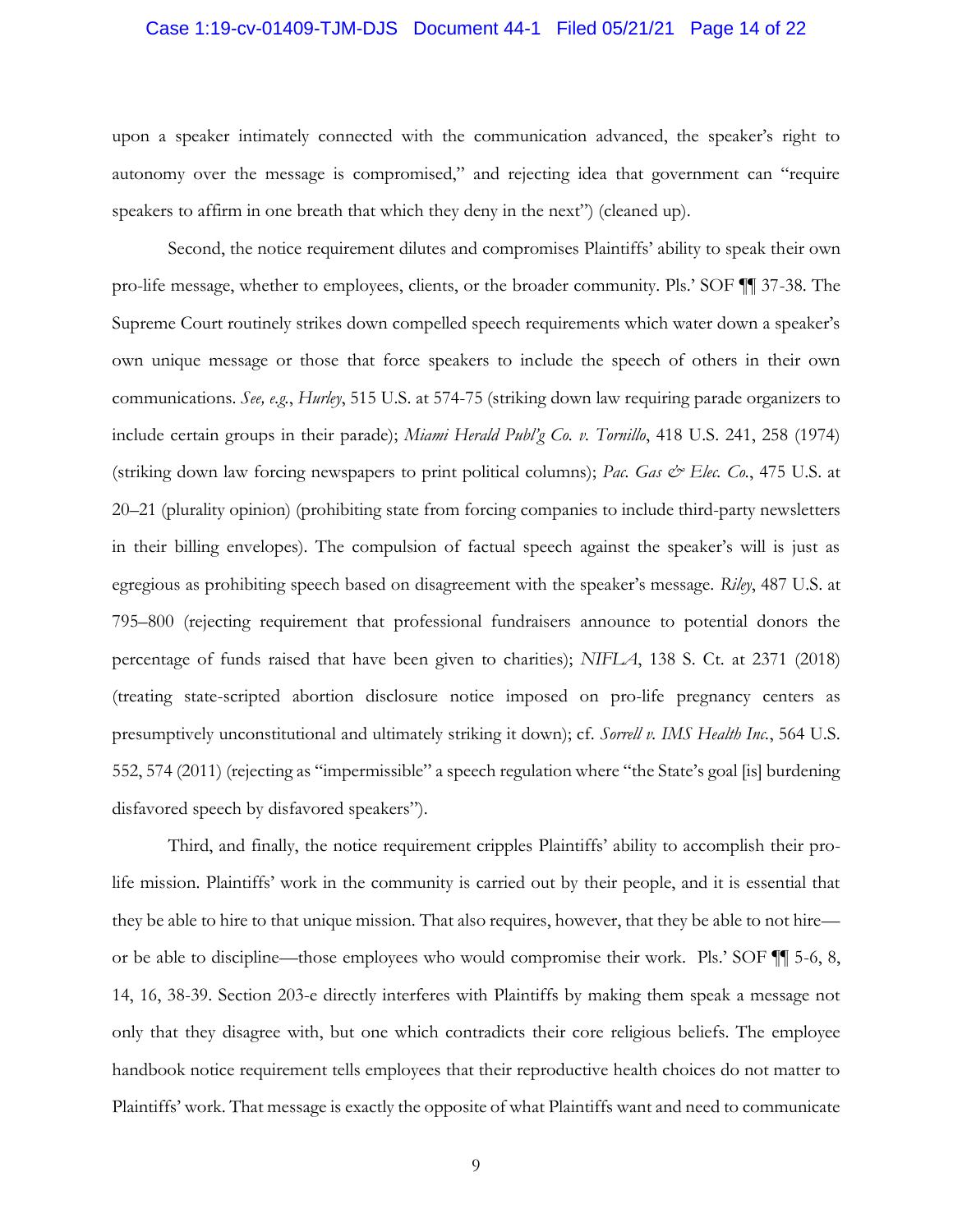#### Case 1:19-cv-01409-TJM-DJS Document 44-1 Filed 05/21/21 Page 15 of 22

to their employees. This unwarranted intrusion into Plaintiffs' affairs is doomed not only by the Supreme Court's decision in *NIFLA*, but also by the Second Circuit's recent decision in *New Hope Fam. Servs., Inc. v. Poole*, 966 F.3d 145 (2d Cir. 2020), which was decided after this Court's June 5, 2020 Decision and Order.

# <span id="page-14-1"></span><span id="page-14-0"></span>**IV. The Supreme Court's NIFLA decision and the Second Circuit's New Hope decision doom Section 203-e's employee handbook notice provision.**

#### **A. NIFLA**

In *NIFLA*, the Supreme Court rejected California's attempt to force pro-life pregnancy centers to recite a state-scripted abortion disclosure. The Court held that the notice requirement served as "a content-based regulation of speech" because it "compell[ed] individuals to speak a particular message." 138 S. Ct. at 2371. The attempt "plainly alter[ed] the contents of [the centers'] speech," and did so as to abortion, "the very practice that [the centers] are devoted to opposing." *Id.* (cleaned up).

As this Court has already concluded, Section 203-e involves a "similar" notice requirement. ECF No. 27 at 45. Section 203-e compels Plaintiffs and other pro-life organizations to tell their employees that Plaintiffs' codes of conduct and statements of faith need not be followed, and that the employees' reproductive health decisions will not affect their employment status. Pls.' SOF ¶¶ 38-39. The notice provision operates as "a content-based regulation of speech," "compelling Plaintiffs "to speak a particular message." *NIFLA*, 138 S. Ct. at 2371. Moreover, Section 203-e alters the content of, and in fact contradicts, Plaintiffs' speech about abortion and abortifacient drugs, both of which Plaintiffs exist to oppose. Accordingly, as this Court found in granting Plaintiffs a preliminary injunction, *NIFLA* is "analogous," and strict scrutiny applies. ECF No. 27 at 45-50. That same logic now commands a grant of summary judgment and permanent injunction for Plaintiffs on Section 203-e's notice provision.

Defendants may argue *NIFLA* is distinguishable because it involved a state-drafted script and Section 203-e's notice provision does not. But this Court already rejected that argument and concluded that the required content of the notice is readily apparent. Plaintiffs must communicate what the law entails to their employees, even though such a communication involves "language that the Plaintiffs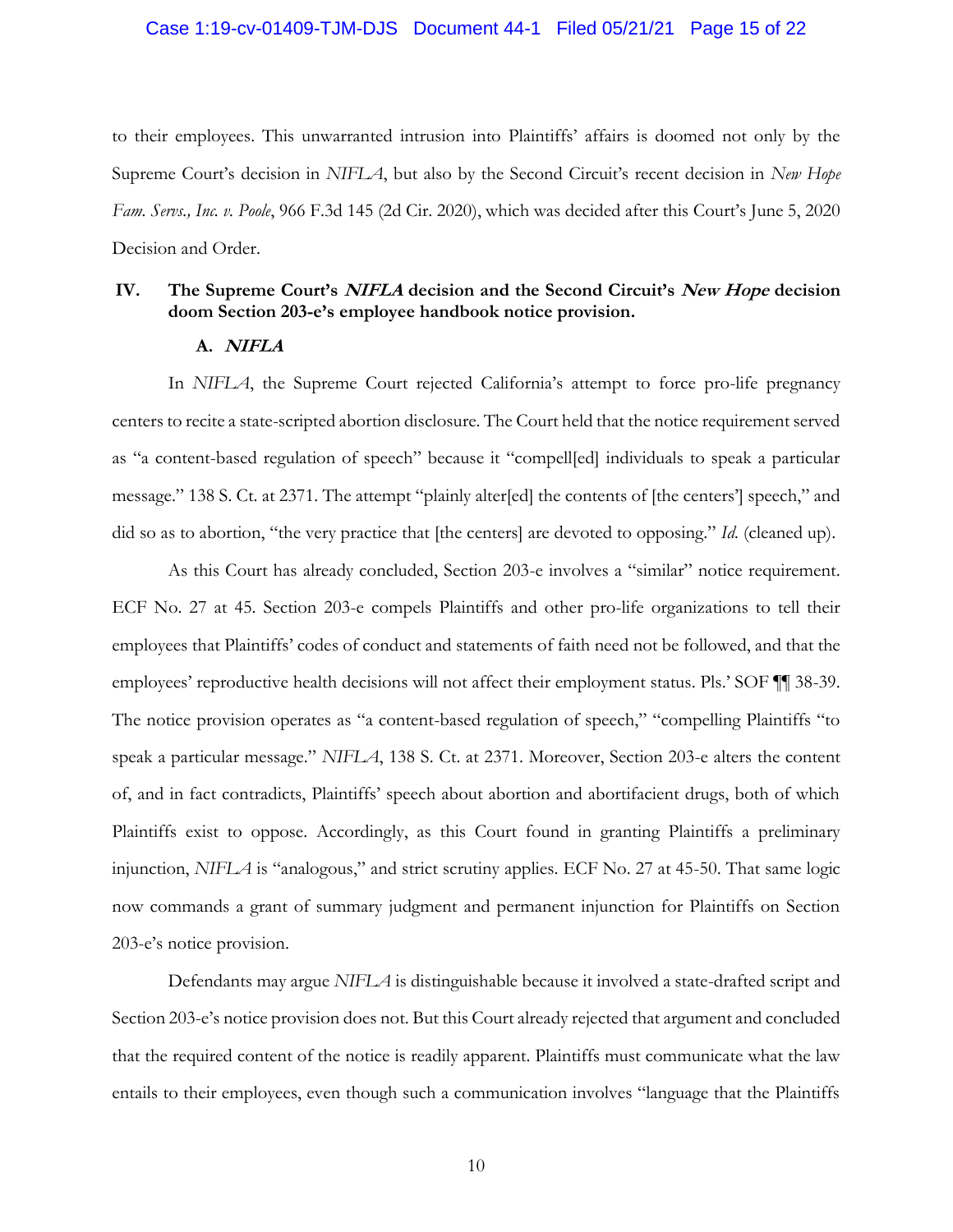#### Case 1:19-cv-01409-TJM-DJS Document 44-1 Filed 05/21/21 Page 16 of 22

would otherwise not use." ECF No. 27 at 46. Precisely scripted message or not, Section 203-e's notice requirement compels unwanted speech and regulates speech based on content. It is subject to strict scrutiny under *NIFLA*, *id*. at 47, as well as the Supreme Court's other seminal compelled speech cases. *See supra* at 5-7.

And it is immaterial that the compelled disclosure in *NIFLA* pertained to clients, while Section 203-e's notice is directed at employees. Both requirements compel unwanted speech the respective plaintiffs do not want to utter, both are antithetical to their reason for being, and both impede their ability to accomplish their pro-life missions. Plaintiffs' employees act as pro-life messengers to their clients, and Plaintiffs must be able to trust those employees to both speak *and* comply with Plaintiffs' pro-life worldview. *See* Pls.' SOF ¶¶ 38-39. It is no comfort to Plaintiffs that they *only* need to speak against their beliefs to their employees and not directly to their clients, especially when this Court has already recognized that "the notice [requirement] could be interpreted to inform employees that their employer's views on these issues are contradicted by the State's views." ECF No. 27 at 49. The compelled speech doctrine exists to protect organizations like Plaintiffs from such government overreach.

#### **B. New Hope**

<span id="page-15-0"></span>The Second Circuit's controlling decision in *New Hope* is equally fatal to the survival of Section 203-e's notice provision.

In *New Hope*, the Second Circuit confronted a regulation promulgated by the New York Office of Children and Family Services ("OCFS") which prohibited adoption agencies from discriminating based on sexual orientation and marital status. OCFS required New Hope to "either . . . change its policy to conform to the regulation or close its adoption operation." 966 F.3d at 149. New Hope, a Christian adoption agency, sued under the Free Speech, Free Exercise, and Equal Protection Clauses, because its religious beliefs preclude it from "recommend[ing] adoption by unmarried or same-sex couples" and agreeing "such placements are in the best interests of a child." *Id*.

The Second Circuit reversed the district court's dismissal of New Hope's free exercise and free speech claims, including its compelled speech claim. *Id*. at 170-78. In so doing, the court held that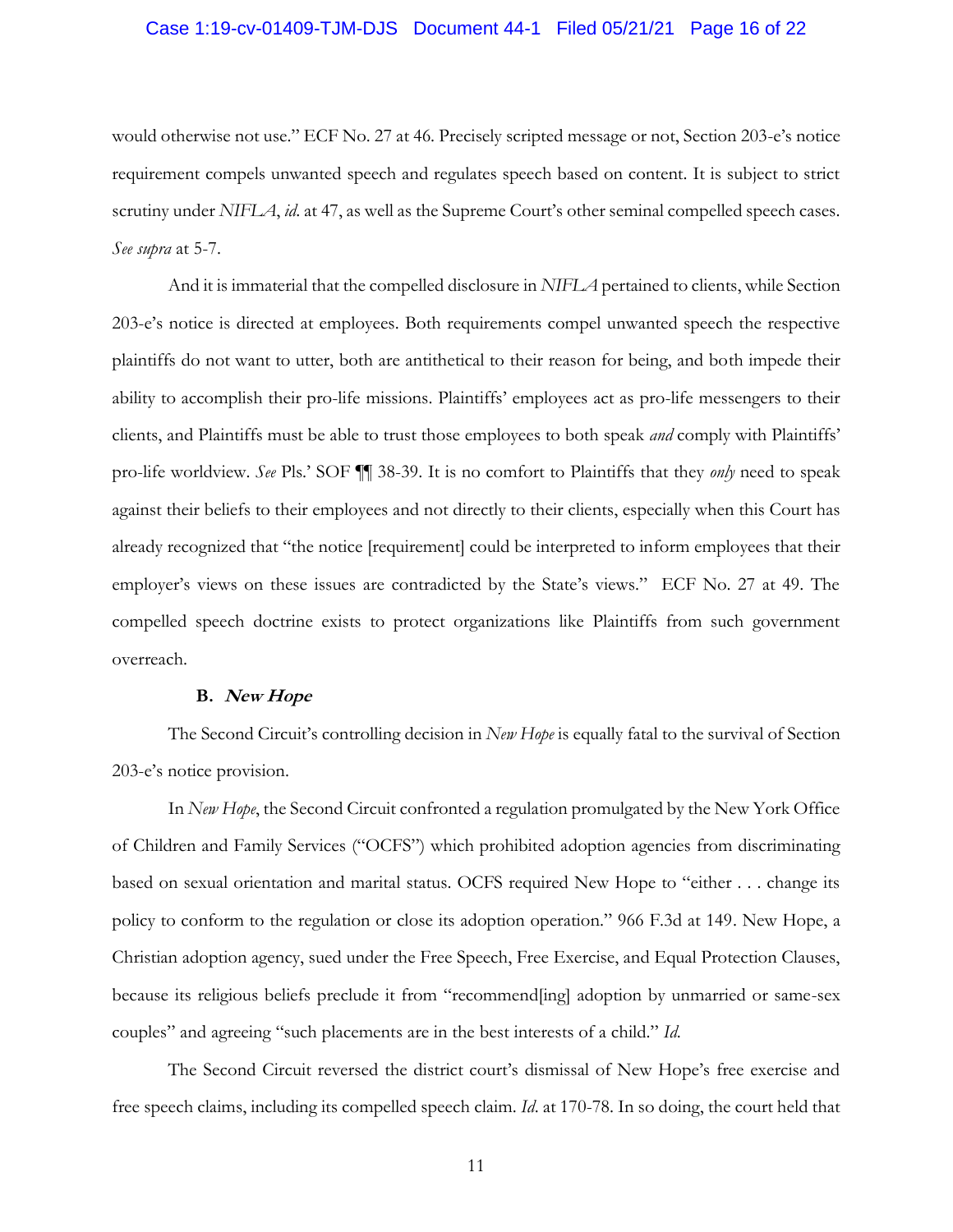#### Case 1:19-cv-01409-TJM-DJS Document 44-1 Filed 05/21/21 Page 17 of 22

"when government 'direct[ly] regulat[es] ... speech' by mandating that persons explicitly agree with government policy on a particular matter, it 'plainly violate[s] the First Amendment.'" *Id*. at 170 (quoting *Agency for Int'l Dev.*, 133 S. Ct. at 213.). Crucially, the Second Circuit recognized that "all New Hope's adoption services—from counseling birthmothers, to instructing and evaluating prospective adoptive parents, to filing its ultimate reports with the court—are laden with speech." *Id.* at 171. All those "services are provided so that, at their end, New Hope itself can *speak* on the determinative question for any adoption: whether it would be in the best interests of a child to be adopted by particular applicants." *Id*. (emphasis in original).

Based on these facts, the Second Circuit concluded that New Hope stated a compelled speech claim. OCFS required New Hope to speak a message with which it disagreed, and one which violated its religious beliefs, "by compelling it to recommend same-sex couples or unmarried couples as adoptive parents." *Id.* The Second Circuit rejected the State's argument that its regulation did not compel speech because New Hope was still free "to share its religious beliefs throughout the entire [adoption process]." *Id*. at 175. Rather, the court found that "New Hope [could] not both comply with [the regulation] . . . and express its view that adoption by unmarried and same-sex couples is not in the best interests of a child." *Id*. at 176.

On remand, the district court agreed, holding that "by attempting to force New Hope to say that it is in a child's best interests to be placed with an unmarried or same sex couple, despite New Hope's sincere disagreement with that statement, OCFS is attempting to compel speech." *New Hope,*  493 F.Supp.3d at 62. The district court then found that, by presenting New Hope with an ultimatum rather than agreeing to a "recusal-and-referral approach," the agency failed narrow tailoring, entitling New Hope to a preliminary injunction on its compelled speech claim. *Id*. at 63.

*New Hope*, like *NIFLA*, dooms Section 203-e's notice provision. As with New Hope, everything Plaintiffs do—from counseling and providing medical and nonmedical services to clients, to training their employees to accomplish this mission—is not only "laden with speech," but also designed so that Plaintiffs can speak in the world as effective pro-life witnesses. *See* Pls.' SOF ¶¶ 7, 10, 18. Plaintiffs' ability to train their employees to their mission and to enforce their expectations as to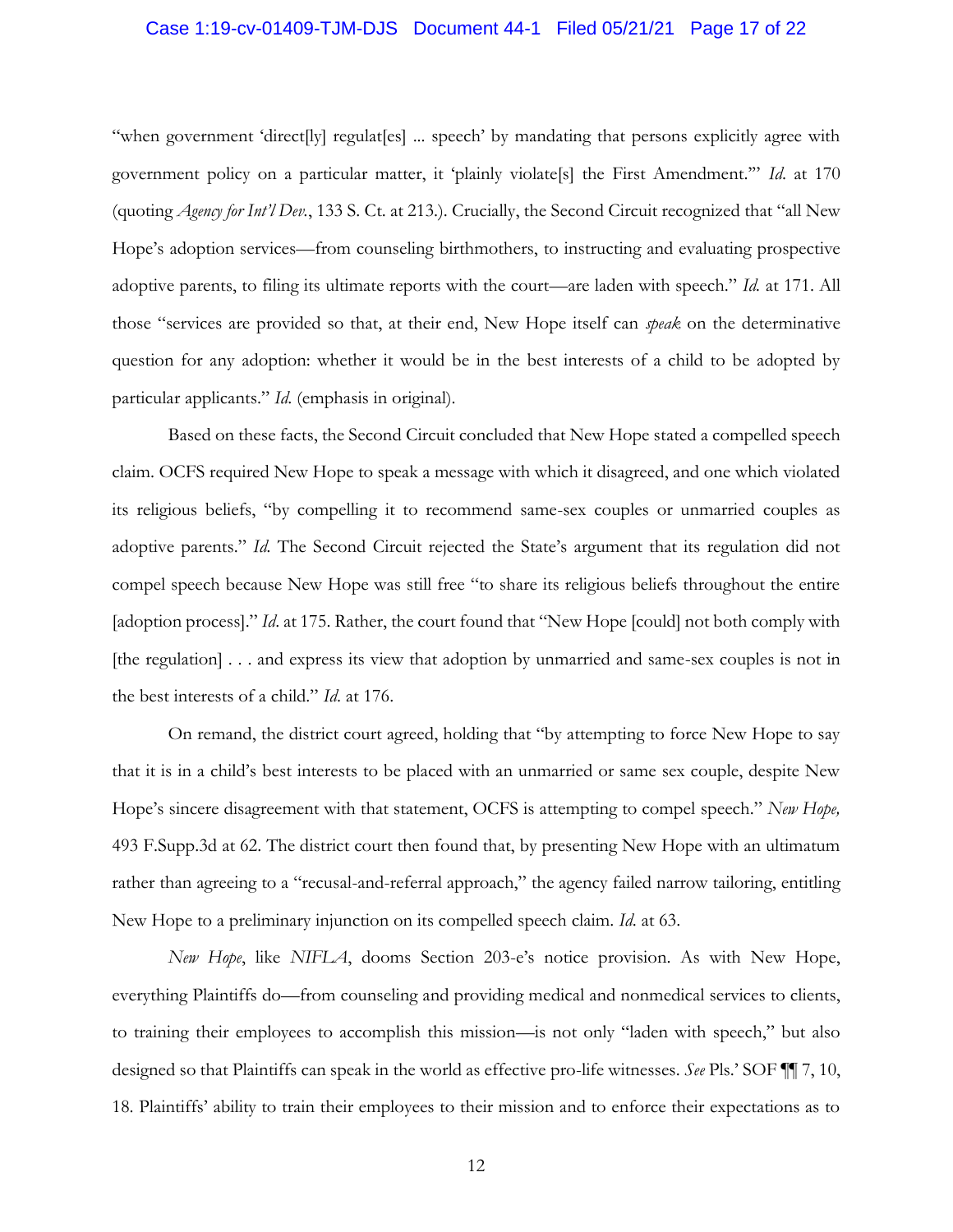#### Case 1:19-cv-01409-TJM-DJS Document 44-1 Filed 05/21/21 Page 18 of 22

Christian belief and behavior absent state interference—especially on issues of reproductive decision making—is essential to their remaining viable pro-life voices in their communities. Section 203-e's notice provision jeopardizes that voice by imposing its own type of ultimatum—either dilute your pro-life witness by hiring and retaining active dissenters, or subject yourselves to potentially crippling private lawsuits, state enforcement actions, exorbitant damages awards, and criminal penalties. Under *New Hope*, this is not a constitutionally permissible choice. Along with *NIFLA*, *New Hope* provides controlling authority for permanently enjoining Section 203-e's notice provision.

#### <span id="page-17-0"></span>**V. Section 203-e cannot satisfy strict scrutiny.**

Strict scrutiny is the "most demanding test known to constitutional law." *City of Boerne v. Flores*, 521 U.S. 507, 534 (1997). For the State to meet its burden, it must show that Section 203-e serves interests "of the highest order," *Church of the Lukumi Babalu Aye, Inc. v. City of Hialeah*, 508 U.S. 520, 546 (1993), and is "narrowly tailored" to serve those paramount interests. *United States v. Playboy Entm't Grp., Inc.*, 529 U.S. 803, 813 (2000). To establish a compelling interest, a state "must do more than simply posit the existence of the disease sought to be cured": it "must demonstrate that the recited harms are real, not merely conjectural, and that the regulation will in fact alleviate these harms in a direct and material way." *Turner Broad. Sys., Inc. v. F.C.C.*, 512 U.S. 622, 664 (1994) (internal quotations and citations omitted). The state, that is, must "present more than anecdote and supposition," and must show an "actual problem" to be solved. *Playboy Entm't Grp., Inc.*, 529 U.S. at 822. "Mere speculation of harm does not constitute a compelling state interest," *Consol. Edison Co. of N.Y., Inc. v. Pub. Serv. Comm'n of N.Y.*, 447 U.S. 530, 543 (1980), and "[c]onclusory statements [by] proponents of" a law also will not do." *Sable Commc'ns of California, Inc. v. F.C.C.*, 492 U.S. 115, 129–30 (1989). In light of these controlling parameters, Section 203-e fails.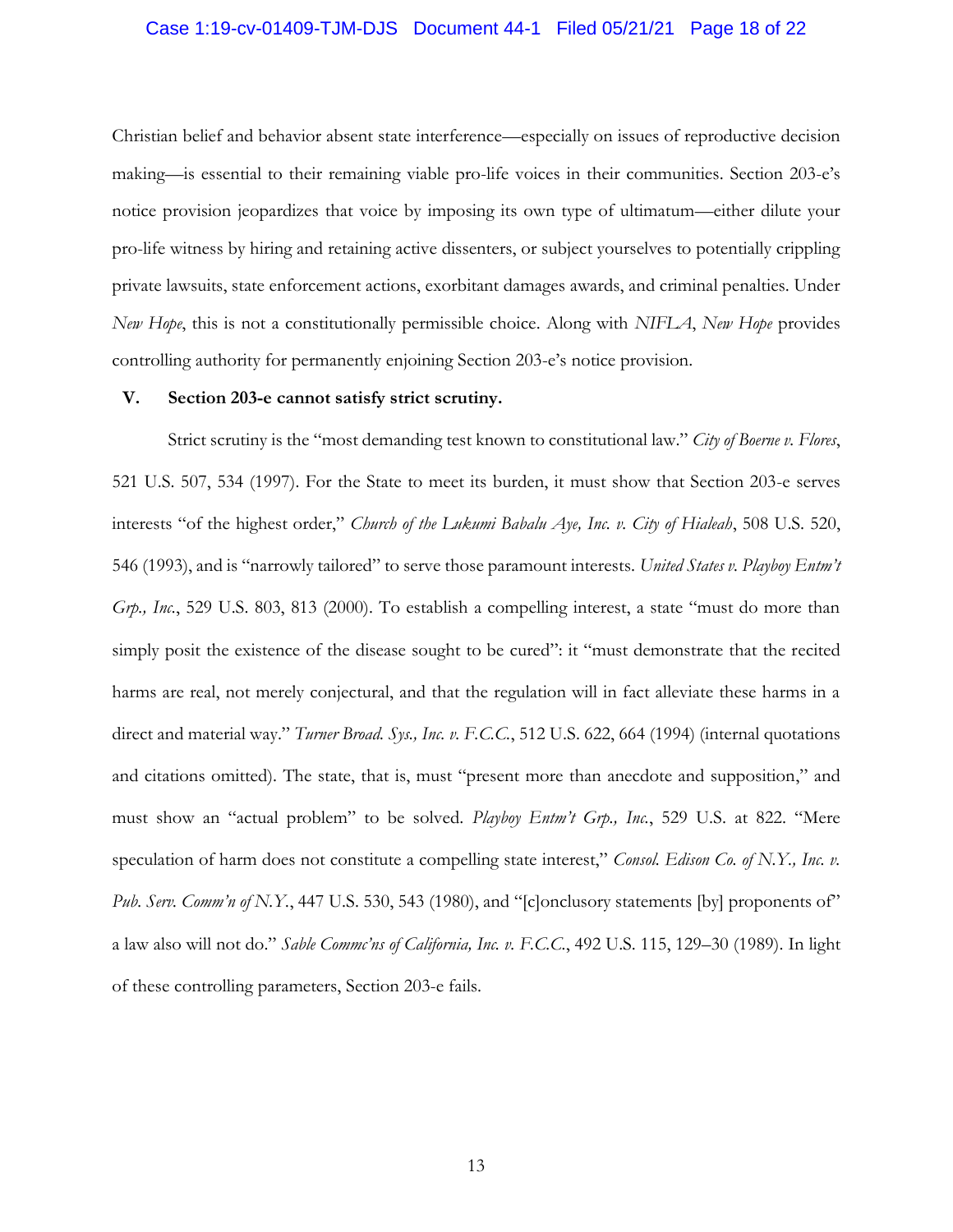#### **A. The State can show no compelling interest.<sup>4</sup>**

<span id="page-18-0"></span>Section 203-e's legislative history reveals no actual problem which needs solving, much less a compelling interest to justify its speech compulsion. *See* VC ¶¶ 8-9; 148-150. The main Assembly sponsor, even upon direct questioning, could not cite to a single instance of employment discrimination based on reproductive health decision-making ever taking place in the State. VC ¶¶ 153-54. And the Assembly's and the Senate's official justifications for the statute could only muster a generic interest in combatting discrimination. VC Ex. 4 (N.Y. State Assembly Bill A584 Bill Summary, A00584 Memo), ECF No. 1. Any compelling interest is further undermined by the fact that the State requires only those employers who have employee handbooks to give notice of the law's contents. If the interest is as strong as Defendants suggest, the requisite notice would be universal and nonnegotiable. Connelly Aff., Ex. C (Defs.' Resp. to Pls.' Req. for Admis.) at ¶ 12 (admitting that the statute's notice provision requires only those employers with employee handbooks to give information about the law to their employees). Discovery revealed no compelling interests either. Connelly Aff., Ex. B (Defs.' Resp. to Pls.' Interrog.) at ¶ 9 (proffering generic interest in "prohibiting employment discrimination," but failing to show an actual problem to justify law).

To establish a compelling interest, the State was required to "demonstrate that [its] recited harms are real, not merely conjectural." *Turner Broad. Sys., Inc.*, 512 U.S. at 664. Anecdote and supposition are insufficient. *Playboy Entm't Grp., Inc.*, 529 U.S. at 822. Yet supposition is all the State has mustered here—it has imagined a harm in order to create an unnecessary but politically popular "cure." *See* Pls.' SOF ¶¶ 33-34. Because the State lacked a compelling interest in passing Section 203-e, the employee handbook notice provision is unconstitutional.

#### **B. Section 203-e is not narrowly tailored.**

<span id="page-18-1"></span>This Court already found in its June 5, 2020 Decision and Order that the State failed its narrow tailoring obligation, and no record fact or development changes that conclusion. ECF No. 27 at 48-

<sup>&</sup>lt;sup>4</sup> Plaintiffs realize that this Court found that Section 203-e served a compelling interest, ECF No. 27 at 47, but include this discussion here on summary judgment to preserve the issue on appeal, should one prove necessary.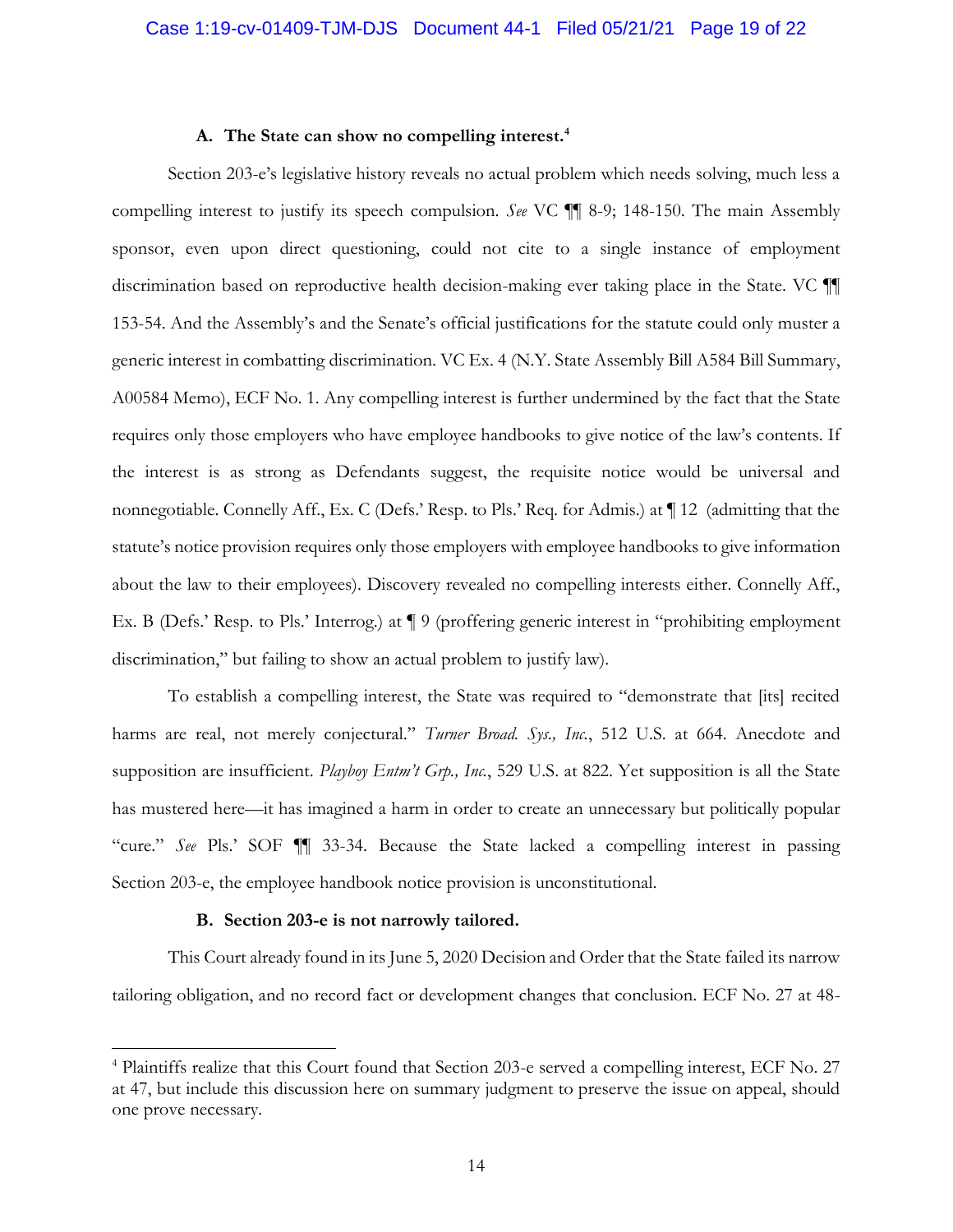#### Case 1:19-cv-01409-TJM-DJS Document 44-1 Filed 05/21/21 Page 20 of 22

50. The record instead continues to show that Defendants tried no less restrictive means to broadcast the contents of Section 203-e to employees before compelling Plaintiffs' speech. *See* Pls.' SOF ¶ 36. The record also shows that, even though the State knew that Section 203-e would directly conflict with religious and pro-life employers' beliefs and put them to intolerable choices, it refused to exempt Plaintiffs and other like-organizations from the statute's reach. *See* Pls.' SOF ¶ 35 (showing the legislature knew of the problems posed to religious organizations by the statute but took no action); VC  $\P\P$  15-16.<sup>5</sup>

To be narrowly tailored, Section 203-e must "target[ ] and eliminate[ ] no more than the exact source of the evil it seeks to remedy." *Frisby v. Schultz*, 487 U.S. 474, 485 (1988) (internal citations omitted); *Playboy Entm't Grp., Inc.*, 529 U.S. at 813 (state bears burden of showing no less restrictive alternatives exist to further its alleged interests). First, there was never any "evil" crying out for a remedy to begin with, so even the most precise tailoring would not be remedial. Second, in the freespeech context, "[b]road prophylactic rules . . . are suspect," and "[p]recision of regulation must be the touchstone." *Riley*, 487 U.S. at 801. Yet Section 203-e compels speech as a first resort, and offends the free speech rights of even those organizations like Plaintiffs who cannot both pursue their mission and comply with the statute's requirements. The Constitution does not permit this clumsiness. Third, and finally, where a state has other means "at its disposal" that are "less restrictive" but fails to take them, it will not pass the "exceptionally demanding" least restrictive means test. *Burwell v. Hobby Lobby Stores, Inc.*, 573 U.S. 682, 728-730 (2014). Here, as this Court already recognized, Defendants could have "inform[ed] employees of their rights by other means that did not interfere with the message Plaintiffs aim at their employees." ECF No. 27 at 49. Defendants' failure in this regard means Section 203-e is not narrowly tailored and therefore unconstitutional.

#### <span id="page-19-0"></span>**VI. Plaintiffs merit a permanent injunction.**

Because Plaintiffs have shown that Section 203-e's employee handbook notice requirement

<sup>5</sup> The State knew how to provide religious exemptions, and previously did so in other contexts. *See* ECF No. 17-1 at 5-6 & n. 2 (giving example of religious exemption provided by the legislature in New York's Human Rights Law).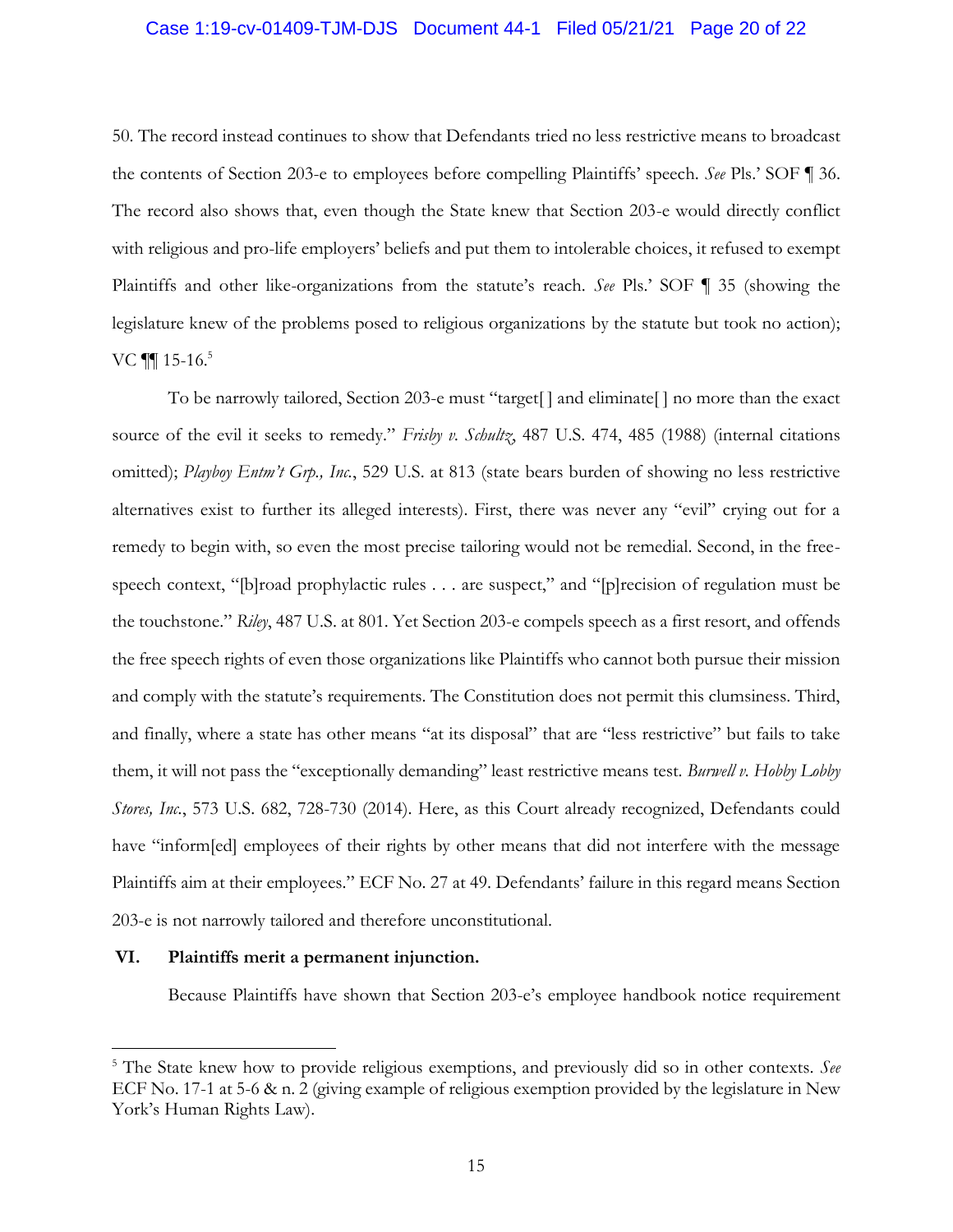#### Case 1:19-cv-01409-TJM-DJS Document 44-1 Filed 05/21/21 Page 21 of 22

unconstitutionally compels their speech, they are entitled to summary judgment on this claim. And under *eBay Inc.*, they are entitled to a permanent injunction against Section 203-e. *See* 547 U.S. at 391. Given that Section 203-e compels Plaintiffs' speech in violation of the Free Speech Clause, the "irreparable injury" and the "actual success on the merits" factors of the permanent injunction analysis are satisfied. *See Conn. Dep't of Env't Prot.*, 356 F.3d at 231 ("alleged violation of a constitutional right triggers a finding of irreparable injury"); *Marriott*, 426 F. Supp.at 11 (success on a motion for summary judgment constitutes "actual success on the merits of [a] claim"). Nor is there any question that monetary damages are wholly inadequate to compensate for the continuing constitutional injury visited upon Plaintiffs by Section 203-e's compelled speech requirement. The balance of harms clearly favors an injunction where Plaintiffs are compelled to speak in violation of their deepest convictions and the State "does not face harm from enforcing an unconstitutional statute." ECF No. 27 at 50. Finally, the public interest will be served by a permanent injunction. *See N.Y. Progress & Prot. PAC v. Walsh*, 733 F.3d 483, 488 (2d Cir. 2013) ("securing First Amendment rights is in the public interest"). This Court already found as much in its earlier preliminary injunction ruling, concluding that "enjoining enforcement of a statute that potentially violates citizens' constitutional rights is in the public interest." ECF No. 27 at 50. The violation of those constitutional rights is clear and the same logic supports a permanent injunction now.

#### **CONCLUSION**

<span id="page-20-0"></span>For all these reasons, Plaintiffs request that the Court grant them summary judgment on Section 203-e's employee handbook notice provision and permanently enjoin its operation.

Respectfully submitted this 21st day of May, 2021.